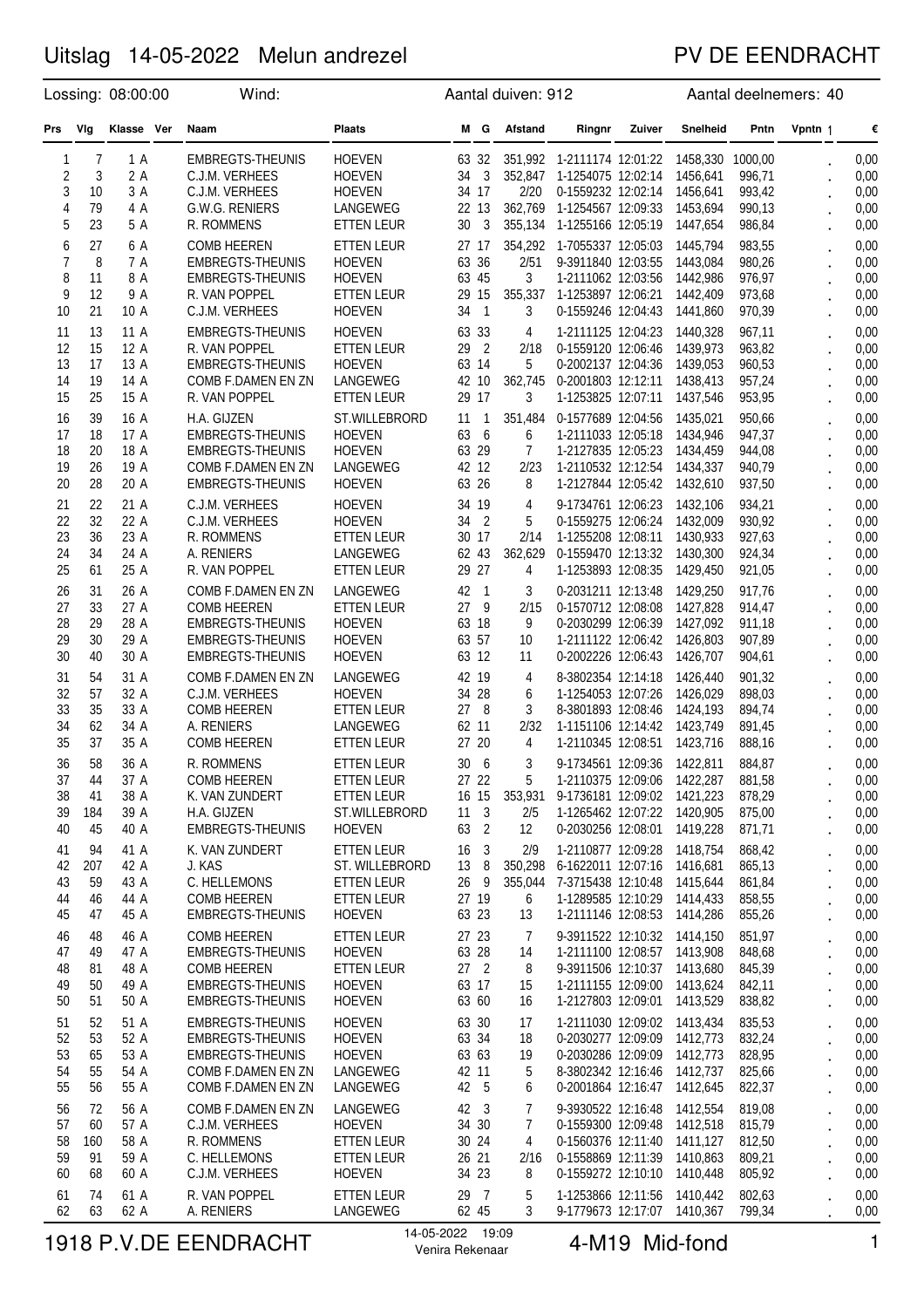### PV DE EENDRACHT

| Prs        | Vlg        | Klasse Ver     | Naam                                               | <b>Plaats</b>                       |                | MG.                     | Afstand        | Ringnr                                            | Zuiver | Snelheid             | Pntn             | Vpntn 1              | €            |
|------------|------------|----------------|----------------------------------------------------|-------------------------------------|----------------|-------------------------|----------------|---------------------------------------------------|--------|----------------------|------------------|----------------------|--------------|
| 63         | 64         | 63 A           | A. RENIERS                                         | LANGEWEG                            | 62 31          |                         | 4              | 1-1255096 12:17:12                                |        | 1409,910             | 796,05           |                      | 0,00         |
| 64         | 67         | 64 A           | A. RENIERS                                         | LANGEWEG                            | 62 39          |                         | 5              | 1-1255082 12:17:14                                |        | 1409,727             | 792,76           |                      | 0,00         |
| 65         | 66         | 65 A           | <b>EMBREGTS-THEUNIS</b>                            | <b>HOEVEN</b>                       | 63 21          |                         | 20             | 0-2002216 12:09:44                                |        | 1409,473             | 789,47           |                      | 0,00         |
| 66         | 69         | 66 A           | <b>EMBREGTS-THEUNIS</b>                            | <b>HOEVEN</b>                       | 63 40          |                         | 21             | 1-2111048 12:09:48                                |        | 1409,096             | 786,18           |                      | 0,00         |
| 67         | 71         | 67 A           | A. RENIERS                                         | LANGEWEG                            | 62 28          |                         | 6              | 9-1734429 12:17:23                                |        | 1408,906             | 782,89           |                      | 0,00         |
| 68         | 115        | 68 A           | C.J.M. VERHEES                                     | <b>HOEVEN</b>                       |                | 34 27                   | 9              | 0-1559294 12:10:30                                |        | 1408,571             | 779,61           |                      | 0,00         |
| 69         | 73         | 69 A           | <b>EMBREGTS-THEUNIS</b>                            | <b>HOEVEN</b>                       | 63 39          |                         | 22             | 1-2127824 12:09:55                                |        | 1408,439             | 776,32           |                      | 0,00         |
| 70         | 88         | 70 A           | <b>COMB ALBERS</b>                                 | ST. WILLEBRORD                      | 23             | 11                      | 351,566        | 1-7055341 12:09:37                                |        | 1408,425             | 773,03           |                      | 0,00         |
| 71         | 75         | 71 A           | A. RENIERS                                         | <b>LANGEWEG</b>                     | 62             | 5                       | 7              | 1-1255018 12:17:32                                |        | 1408,085             | 769,74           |                      | 0,00         |
| 72         | 98         | 72 A           | COMB F.DAMEN EN ZN                                 | <b>LANGEWEG</b>                     | 42             | $\overline{4}$          | 8              | 0-2001807 12:17:44                                |        | 1407,438             | 766,45           |                      | 0,00         |
| 73<br>74   | 76<br>77   | 73 A<br>74 A   | <b>EMBREGTS-THEUNIS</b><br>R. VAN POPPEL           | <b>HOEVEN</b><br><b>ETTEN LEUR</b>  | 63<br>29       | 22<br>$\overline{4}$    | 23<br>6        | 1-2111044 12:10:06<br>7-1353162 12:12:33          |        | 1407,406<br>1406,998 | 763,16<br>759,87 |                      | 0,00<br>0,00 |
| 75         | 84         | 75 A           | A. RENIERS                                         | LANGEWEG                            |                | 62 21                   | 8              | 1-1254965 12:17:44                                |        | 1406,992             | 756,58           |                      | 0,00         |
| 76         | 83         | 76 A           | <b>EMBREGTS-THEUNIS</b>                            | <b>HOEVEN</b>                       | 63 15          |                         | 24             | 0-2002151 12:10:43                                |        | 1403,944             | 753,29           |                      | 0,00         |
| 77         | 89         | 77 A           | R. VAN POPPEL                                      | ETTEN LEUR                          | 29             | 6                       | $\overline{7}$ | 0-1559157 12:13:07                                |        | 1403,848             | 750,00           |                      | 0,00         |
| 78         | 131        | 78 A           | P. MAAS                                            | <b>ETTEN LEUR</b>                   | 12             | $\mathbf{1}$            | 354,368        | 0-1559973 12:12:30                                |        | 1403,436             | 746,71           |                      | 0,00         |
| 79         | 87         | 79 A           | G.W.G. RENIERS                                     | <b>LANGEWEG</b>                     | 22             | $\overline{c}$          | 2/11           | 9-1735180 12:18:33                                |        | 1403,092             | 743,42           |                      | 0,00         |
| 80         | 82         | 80 A           | M. DE WAARD                                        | ST. WILLEBRORD                      |                | 23 19                   | 348,057        | 1-1270143 12:08:07                                |        | 1402,794             | 740,13           |                      | 0,00         |
| 81         | 216        | 81 A           | <b>COMB HEEREN</b>                                 | <b>ETTEN LEUR</b>                   | 27 12          |                         | 9              | 1-2110380 12:12:34                                |        | 1402,765             | 736,84           |                      | 0,00         |
| 82         | 95         | 82 A           | M. DE WAARD                                        | ST. WILLEBRORD                      | 23             | 22                      | 2/11           | 1-1270145 12:08:30                                |        | 1400,630             | 733,55           |                      | 0,00         |
| 83         | 85         | 83 A           | <b>EMBREGTS-THEUNIS</b>                            | <b>HOEVEN</b>                       | 63 44          |                         | 25             | 0-2002163 12:11:20                                |        | 1400,500             | 730,26           |                      | 0,00         |
| 84         | 90         | 84 A           | A. RENIERS                                         | LANGEWEG                            | 62 42          |                         | 9              | 9-1734333 12:18:59                                |        | 1400,201             | 726,97           |                      | 0,00         |
| 85         | 86         | 85 A           | <b>EMBREGTS-THEUNIS</b>                            | <b>HOEVEN</b>                       | 63 13          |                         | 26             | 0-2002156 12:11:32                                |        | 1399,386             | 723,68           |                      | 0,00         |
| 86         | 92         | 86 A           | <b>EMBREGTS-THEUNIS</b>                            | <b>HOEVEN</b>                       | 63             | 35                      | 27             | 1-2111078 12:11:33                                |        | 1399,293             | 720,39           |                      | 0,00         |
| 87         | 113        | 87 A           | G.W.G. RENIERS                                     | LANGEWEG                            |                | 22 10<br>$\overline{7}$ | 3<br>2/8       | 1-1254581 12:19:18                                |        | 1399,033             | 717,11           |                      | 0,00         |
| 88<br>89   | 136<br>110 | 88 A<br>89 A   | <b>COMB ALBERS</b><br>R. VAN POPPEL                | ST. WILLEBRORD<br><b>ETTEN LEUR</b> | 23<br>29       | 26                      | 8              | 1-2110698 12:11:19<br>1-1253850 12:14:02          |        | 1398,898<br>1398,783 | 713,82<br>710,53 |                      | 0,00<br>0,00 |
| 90         | 93         | 90 A           | A. RENIERS                                         | LANGEWEG                            | 62             | 34                      | 10             | 1-1255049 12:19:17                                |        | 1398,581             | 707,24           |                      | 0,00         |
| 91         | 103        | 91 A           | C. HELLEMONS                                       | <b>ETTEN LEUR</b>                   |                | 26 13                   | 3              | 0-1558859 12:13:52                                |        | 1398,544             | 703,95           |                      | 0,00         |
| 92         | 100        | 92 A           | <b>EMBREGTS-THEUNIS</b>                            | <b>HOEVEN</b>                       | 63             | 31                      | 28             | 1-2111111 12:11:43                                |        | 1398,367             | 700,66           |                      | 0,00         |
| 93         | 96         | 93 A           | A. RENIERS                                         | LANGEWEG                            | 62 62          |                         | 11             | 1-1257574 12:19:23                                |        | 1398,042             | 697,37           |                      | 0,00         |
| 94         | 119        | 94 A           | K. VAN ZUNDERT                                     | <b>ETTEN LEUR</b>                   | 16             | 4                       | 3              | 5-1785392 12:13:10                                |        | 1398,019             | 694,08           |                      | 0,00         |
| 95         | 145        | 95 A           | M. DE WAARD                                        | ST. WILLEBRORD                      | 23             | 5                       | 3              | 1-2131041 12:09:08                                |        | 1397,070             | 690,79           |                      | 0,00         |
| 96         | 106        | 96 A           | A. RENIERS                                         | LANGEWEG                            | 62 18          |                         | 12             | 1-1255052 12:19:35                                |        | 1396.965             | 687,50           |                      | 0,00         |
| 97         | 125        | 97 A           | <b>CORNE VAN RIJEN</b>                             | <b>HOEVEN</b>                       | 38             | 28                      | 351,883        | 1-2129409 12:11:54                                |        | 1396.914             | 684,21           |                      | 0,00         |
| 98<br>99   | 99<br>102  | 98 A<br>99 A   | COMB F.DAMEN EN ZN<br>COMB F.DAMEN EN ZN           | LANGEWEG<br>LANGEWEG                | 42<br>42 15    | 6                       | 9<br>10        | 6-3619135 12:19:43<br>1-2110595 12:19:46          |        | 1396,690<br>1396,422 | 680,92<br>677,63 |                      | 0,00         |
| 100        | 101        | 100 A          | <b>EMBREGTS-THEUNIS</b>                            | <b>HOEVEN</b>                       | 63             | 9                       | 29             | 0-2002146 12:12:12                                |        | 1395,687             | 674,34           |                      | 0,00<br>0,00 |
| 101        | 107        | 101 A          | <b>EMBREGTS-THEUNIS</b>                            | <b>HOEVEN</b>                       |                | 63 58                   | 30             | 1-2127811 12:12:13 1395,595                       |        |                      | 671,05           |                      | 0,00         |
| 102        | 104        | 102 A          | COMB F.DAMEN EN ZN                                 | LANGEWEG                            | 42 14          |                         | 11             | 7-3715133 12:19:56 1395,526                       |        |                      | 667,76           |                      | 0,00         |
| 103        | 128        | 103 A          | C. HELLEMONS                                       | <b>ETTEN LEUR</b>                   | 26             | $\overline{1}$          | 4              | 8-3802509 12:14:25                                |        | 1395,520             | 664,47           |                      | 0,00         |
| 104        | 123        | 104 A          | COMB F.DAMEN EN ZN                                 | LANGEWEG                            | 42 34          |                         | 12             | 0-2001870 12:19:58                                |        | 1395,347             | 661,18           |                      | 0,00         |
| 105        | 114        | 105 A          | W. VAN PEER                                        | ST. WILLEBRORD                      | 22 18          |                         | 350,189        | 0-1577990 12:11:00 1395,180                       |        |                      | 657,89           |                      | 0,00         |
| 106        | 108        | 106 A          | A. RENIERS                                         | LANGEWEG                            | 62 26          |                         | 13             | 1-1254950 12:20:07 1394,101                       |        |                      | 654,61           |                      | 0,00         |
| 107        | 109        | 107 A          | <b>EMBREGTS-THEUNIS</b>                            | <b>HOEVEN</b>                       | 63 49          |                         | 31             | 0-2030276 12:12:37 1393,385                       |        |                      | 651,32           |                      | 0,00         |
| 108        | 140        | 108 A          | A. RENIERS                                         | LANGEWEG                            | 62 1           |                         | 14             | 7-1351867 12:20:20 1392,940                       |        |                      | 648,03           | $\ddot{\phantom{0}}$ | 0,00         |
| 109        | 111        | 109 A          | <b>EMBREGTS-THEUNIS</b>                            | <b>HOEVEN</b>                       | 63 5           |                         | 32             | 1-2111049 12:12:42 1392,926                       |        |                      | 644,74           | $\ddot{\phantom{0}}$ | 0,00         |
| 110        | 150        | 110 A          | R. VAN POPPEL                                      | ETTEN LEUR                          |                | 29 23                   | 9              | 8-5194910 12:15:07 1392,843                       |        |                      | 641,45           | $\ddot{\phantom{0}}$ | 0,00         |
| 111<br>112 | 112<br>118 | 111 A<br>112 A | <b>EMBREGTS-THEUNIS</b><br><b>EMBREGTS-THEUNIS</b> | <b>HOEVEN</b><br><b>HOEVEN</b>      | 63 48          |                         | 33<br>34       | 1-2127845 12:12:43<br>1-2111106 12:12:44 1392,742 |        | 1392,834             | 638,16<br>634,87 |                      | 0,00         |
| 113        | 121        | 113 A          | G.W.G. RENIERS                                     | LANGEWEG                            | 63 46          | 22 18                   | 4              | 0-1559423 12:20:36                                |        | 1392,054             | 631,58           |                      | 0,00<br>0,00 |
| 114        | 126        | 114 A          | W. VAN PEER                                        | ST. WILLEBRORD                      |                | 22 20                   | 2/7            | 0-1577965 12:11:36 1391,853                       |        |                      | 628,29           | $\ddot{\phantom{0}}$ | 0,00         |
| 115        | 117        | 115 A          | C.J.M. VERHEES                                     | <b>HOEVEN</b>                       |                | 34 26                   | 10             | 1-1254044 12:13:40                                |        | 1390,987             | 625,00           | $\ddot{\phantom{0}}$ | 0,00         |
| 116        | 193        | 116 A          | F. NOOIJENS                                        | <b>ETTEN LEUR</b>                   | $\overline{7}$ | -5                      | 355,771        | 1-1254837 12:15:48                                |        | 1390,817             | 621,71           |                      | 0,00         |
| 117        | 139        | 117 A          | C.J.M. VERHEES                                     | <b>HOEVEN</b>                       |                | 34 9                    | 11             | 1-1254066 12:13:43                                |        | 1390,713             | 618,42           | $\ddot{\phantom{0}}$ | 0,00         |
| 118        | 132        | 118 A          | <b>EMBREGTS-THEUNIS</b>                            | <b>HOEVEN</b>                       | 63 11          |                         | 35             | 1-2127806 12:13:08                                |        | 1390,541             | 615,13           |                      | 0,00         |
| 119        | 120        | 119 A          | K. VAN ZUNDERT                                     | ETTEN LEUR                          | 16 1           |                         | 4              | 7-1352925 12:14:34 1390,331                       |        |                      | 611,84           |                      | 0,00         |
| 120        | 133        | 120 A          | K. VAN ZUNDERT                                     | ETTEN LEUR                          | 16 13          |                         | 5              | 1-1254871 12:14:48                                |        | 1389,058             | 608,55           |                      | 0,00         |
| 121        | 122        | 121 A          | G.W.G. RENIERS                                     | LANGEWEG                            | $22 \quad 3$   |                         | 5              | 9-1734436 12:21:14 1388,679                       |        |                      | 605,26           |                      | 0,00         |
| 122        | 129        | 122 A          | G.W.G. RENIERS                                     | LANGEWEG                            |                | 22 <sub>5</sub>         | 6              | 0-1559757 12:21:17 1388,414                       |        |                      | 601,97           |                      | 0,00         |
| 123<br>124 | 124<br>130 | 123 A<br>124 A | COMB F.DAMEN EN ZN<br>COMB F.DAMEN EN ZN           | LANGEWEG<br>LANGEWEG                | 42 21<br>42 30 |                         | 13<br>14       | 8-1171792 12:21:17<br>1-2110588 12:21:19          |        | 1388,316<br>1388,139 | 598,68<br>595,39 |                      | 0,00<br>0,00 |
|            | 125 127    | 125 A          | CORNE VAN RIJEN                                    | <b>HOEVEN</b>                       |                | 38 34                   | 2/17           | 1-2126844 12:13:35 1387,641                       |        |                      | 592,11           |                      | 0,00         |
|            |            |                |                                                    |                                     |                |                         |                |                                                   |        |                      |                  |                      |              |

# 1918 P.V.DE EENDRACHT <sup>14-05-2022</sup> <sup>19:09</sup> 2 Venira Rekenaar 4-M19 Mid-fond 2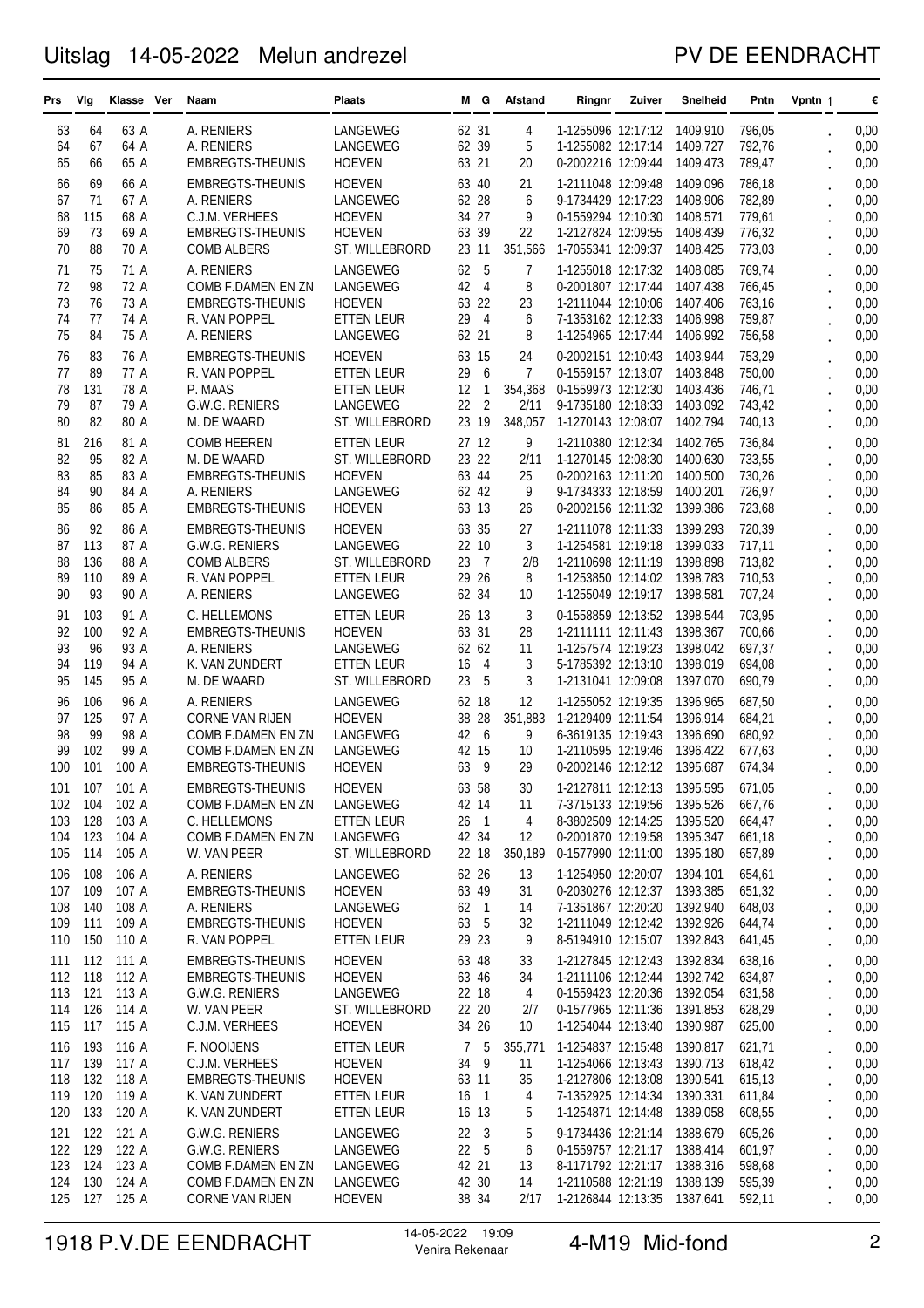### PV DE EENDRACHT

| Prs        | Vlg        | Klasse Ver     | Naam                                  | Plaats                         |                          | MG.            | Afstand        | Ringnr                                                     | Zuiver | <b>Snelheid</b> | Pntn             | Vpntn 1              | €            |
|------------|------------|----------------|---------------------------------------|--------------------------------|--------------------------|----------------|----------------|------------------------------------------------------------|--------|-----------------|------------------|----------------------|--------------|
| 126        | 173        | 126 A          | W. VAN PEER                           | ST. WILLEBRORD                 | 22                       | 6              | 3              | 0-1577951 12:12:24                                         |        | 1387,442        | 588,82           |                      | 0,00         |
| 127        | 137        | 127 A          | <b>CORNE VAN RIJEN</b>                | <b>HOEVEN</b>                  | 38 18                    |                | 3              | 1-2126866 12:13:39                                         |        | 1387,277        | 585,53           |                      | 0,00         |
| 128        | 146        | 128 A          | C. HELLEMONS                          | <b>ETTEN LEUR</b>              | 26 17                    |                | 5              | 1-2110800 12:15:56                                         |        | 1387,250        | 582,24           |                      | 0,00         |
| 129        | 229        | 129 A          | G.W.G. RENIERS                        | LANGEWEG                       | 22 12                    |                | 7              | 7-1351907 12:21:38                                         |        | 1386,556        | 578,95           |                      | 0,00         |
| 130        | 142        | 130 A          | COMB F.DAMEN EN ZN                    | LANGEWEG                       | 42                       | $\overline{7}$ | 15             | 6-3641359 12:21:42                                         |        | 1386,106        | 575,66           |                      | 0,00         |
| 131        | 157        | 131 A          | P. MAAS                               | <b>ETTEN LEUR</b>              | 12                       | $\overline{2}$ | 2/5            | 8-1171432 12:15:40                                         |        | 1386,053        | 572,37           |                      | 0,00         |
| 132        | 134        | 132 A          | <b>EMBREGTS-THEUNIS</b>               | <b>HOEVEN</b>                  | 63 42                    |                | 36             | 1-2127837 12:14:02 1385,615                                |        |                 | 569,08           |                      | 0,00         |
| 133        | 174        | 133 A          | K. VAN ZUNDERT                        | <b>ETTEN LEUR</b>              | 16 11                    |                | 6              | 8-1172828 12:15:26                                         |        | 1385,614        | 565,79           |                      | 0,00         |
| 134        | 135        | 134 A          | <b>EMBREGTS-THEUNIS</b>               | <b>HOEVEN</b>                  | 63 52                    |                | 37             | 0-2002121 12:14:04                                         |        | 1385,433        | 562,50           |                      | 0,00         |
| 135        | 161        | 135 A          | <b>EMBREGTS-THEUNIS</b>               | <b>HOEVEN</b>                  | 63 61                    |                | 38             | 1-2111130 12:14:17                                         |        | 1384,252        | 559,21           |                      | 0,00         |
| 136        | 202        | 136 A          | <b>COMB ALBERS</b>                    | ST. WILLEBRORD                 | 23                       | - 6            | 3              | 1-2110692 12:13:59                                         |        | 1384,211        | 555,92           |                      | 0,00         |
| 137        | 158        | 137 A          | <b>CORNE VAN RIJEN</b>                | <b>HOEVEN</b>                  | 38                       | 9              | 4              | 1-1253952 12:14:22                                         |        | 1383,368        | 552,63           |                      | 0,00         |
| 138        | 151        | 138 A          | L. DEKKERS                            | <b>ETTEN LEUR</b>              | 10                       | 1              | 353,764        | 0-1560464 12:15:44                                         |        | 1383,332        | 549,34           |                      | 0,00         |
| 139        | 148        | 139 A          | C.J.M. VERHEES                        | <b>HOEVEN</b>                  | 34                       | 21             | 12             | 9-1734724 12:15:07 1383,081                                |        |                 | 546,05           |                      | 0,00         |
| 140        | 141        | 140 A          | A. RENIERS                            | LANGEWEG                       | 62 35                    |                | 15             | 8-1171285 12:22:15                                         |        | 1382,760        | 542,76           |                      | 0,00         |
| 141        | 147        | 141 A          | A. RENIERS                            | LANGEWEG                       | 62 36                    |                | 16             | 1-1255103 12:22:21                                         |        | 1382,233        | 539,47           |                      | 0,00         |
| 142        | 143        | 142 A          | COMB F.DAMEN EN ZN                    | LANGEWEG                       | 42                       | - 9            | 16             | 0-2001831 12:22:32                                         |        | 1381,706        | 536,18           |                      | 0,00         |
| 143        | 144        | 143 A          | COMB F.DAMEN EN ZN                    | LANGEWEG                       | 42 28                    |                | 17             | 9-3911724 12:22:36                                         |        | 1381,355        | 532,89           |                      | 0,00         |
| 144        | 188        | 144 A          | COMB F.DAMEN EN ZN                    | LANGEWEG                       | 42 24                    |                | 18             | 0-2001868 12:22:37 1381,267                                |        |                 | 529,61           |                      | 0,00         |
| 145        | 154        | 145 A          | M. DE WAARD                           | ST. WILLEBRORD                 | 23 17                    |                | 4              | 0-1575512 12:12:04                                         |        | 1380,812        | 526,32           |                      | 0,00         |
| 146        | 149        | 146 A          | C. HELLEMONS                          | ETTEN LEUR                     | 26 10                    |                | 6              | 1-1254253 12:17:08                                         |        | 1380.776        | 523,03           |                      | 0,00         |
| 147        | 175        | 147 A          | A. RENIERS                            | LANGEWEG                       | 62 46                    |                | 17             | 1-1151138 12:22:38 1380,742                                |        |                 | 519,74           |                      | 0,00         |
| 148        | 178        | 148 A          | C.J.M. VERHEES                        | <b>HOEVEN</b>                  | 34 20                    |                | 13             | 1-1254031 12:15:34 1380,646                                |        |                 | 516,45           |                      | 0,00         |
| 149        | 162        | 149 A          | C. HELLEMONS                          | ETTEN LEUR                     | 26                       | - 5            | 7              | 1-1253883 12:17:11                                         |        | 1380.508        | 513,16           |                      | 0,00         |
| 150        | 153        | 150 A          | R. VAN POPPEL                         | <b>ETTEN LEUR</b>              | 29 16                    |                | 10             | 1-1253873 12:17:25                                         |        | 1380,398        | 509,87           |                      | 0,00         |
| 151        | 203        | 151 A          | L. DEKKERS                            | <b>ETTEN LEUR</b>              | 10                       | 3              | 2/5            | 0-1560087 12:16:17                                         |        | 1380,364        | 506,58           |                      | 0,00         |
| 152        | 224        | 152 A          | COMB SAMAN & ZOON                     | ST. WILLEBRORD                 | 14                       | 3              | 351,490        | 1-1272146 12:14:39                                         |        | 1380,286        | 503,29           |                      | 0,00         |
| 153        | 163        | 153 A          | R. VAN POPPEL                         | <b>ETTEN LEUR</b>              | 29 13                    |                | 11             | 0-1559139 12:17:27                                         |        | 1380,219        | 500,00           |                      | 0,00         |
| 154        | 167        | 154 A          | M. DE WAARD                           | ST. WILLEBRORD                 | 23 11                    |                | 5              | 1-2131045 12:12:15                                         |        | 1379,808        | 496,71           |                      | 0,00         |
| 155        | 156        | 155 A          | P. VAN BEERS                          | <b>ETTEN LEUR</b>              | 8                        | $\overline{2}$ | 354,183        | 0-1559603 12:16:46                                         |        | 1379,395        | 493,42           |                      | 0,00         |
| 156        | 166        | 156 A          | P. VAN BEERS                          | <b>ETTEN LEUR</b>              | 8                        | 3              | 2/5            | 9-1735429 12:16:46                                         |        | 1379,395        | 490,13           |                      | 0,00         |
| 157        | 186        | 157 A          | P. MAAS                               | ETTEN LEUR                     | 12                       | 6              | 3              | 0-1559974 12:16:57                                         |        | 1379,130        | 486,84           |                      | 0,00         |
| 158        | 159        | 158 A          | <b>CORNE VAN RIJEN</b>                | <b>HOEVEN</b>                  | 38                       | 3              | 5              | 1-2126850 12:15:11 1378,941                                |        |                 | 483,55           |                      | 0,00         |
| 159        | 182        | 159 A          | <b>CORNE VAN RIJEN</b>                | <b>HOEVEN</b>                  | 38                       | 8              | 6              | 1-2126870 12:15:12                                         |        | 1378,851        | 480,26           |                      | 0,00         |
| 160        | 165        | 160 A          | R. ROMMENS                            | <b>ETTEN LEUR</b>              | 30 25                    |                | 5              | 0-1560341 12:17:36                                         |        | 1378,624        | 476,97           |                      | 0,00         |
| 161        | 169        | 161 A          | <b>EMBREGTS-THEUNIS</b>               | <b>HOEVEN</b>                  | 63                       | 54             | 39             | 1-2111140 12:15:24                                         |        | 1378,200        | 473,68           |                      | 0,00         |
| 162        | 168        | 162 A          | C. HELLEMONS                          | ETTEN LEUR                     | 26 12                    |                | 8              | 0-1558843 12:17:38                                         |        | 1378,096        | 470,39           |                      | 0,00         |
| 163        | 164        | 163 A          | R. VAN POPPEL                         | ETTEN LEUR                     | 29 14                    |                | 12             | 1-1253838 12:17:53                                         |        | 1377,900        | 467,11           |                      | 0,00         |
| 164        | 172        | 164 A          | R. VAN POPPEL                         | ETTEN LEUR                     | 29 22                    |                | $13\,$         | 1-1253878 12:17:56 1377,633                                |        |                 | 463,82           |                      | 0,00         |
| 165        |            | 171 165 A      | R. ROMMENS                            | <b>ETTEN LEUR</b>              | 30 16                    |                | 6              | 0-1560419 12:17:56 1376,843                                |        |                 | 460,53           |                      | 0,00         |
| 166        | 225        | 166 A          | P. VAN BEERS                          | <b>ETTEN LEUR</b>              | 8                        | $\overline{4}$ | 3              | 0-1559620 12:17:19 1376,446                                |        |                 | 457,24           |                      | 0,00         |
| 167        | 197        | 167 A          | M. DE WAARD                           | ST. WILLEBRORD                 |                          | 23 3           | 6              | 1-1270121 12:13:00 1375,718                                |        |                 | 453,95           |                      | 0,00         |
| 168        | 176        | 168 A          | C. HELLEMONS                          | <b>ETTEN LEUR</b>              | 26 25                    |                | 9              | 1-1254259 12:18:11 1375,161                                |        |                 | 450,66           |                      | 0,00         |
| 169        | 170        | 169 A          | <b>EMBREGTS-THEUNIS</b>               | <b>HOEVEN</b>                  | 63 27                    |                | 40             | 0-2002132 12:15:58 1375,149                                |        |                 | 447,37           |                      | 0,00         |
| 170        | 185        | 170 A          | <b>EMBREGTS-THEUNIS</b>               | <b>HOEVEN</b>                  | 63 3                     |                | 41             | 0-2030265 12:15:58 1375,149                                |        |                 | 444,08           | $\ddot{\phantom{0}}$ | 0,00         |
| 171        | 200        | 171 A          | R. ROMMENS                            | <b>ETTEN LEUR</b>              | 30 12                    |                | 7              | 9-1734579 12:18:16                                         |        | 1375.066        | 440,79           |                      | 0,00         |
| 172        | 212        | 172 A          | R. VAN POPPEL                         | <b>ETTEN LEUR</b>              | 29 5                     |                | 14             | 8-5194880 12:18:25 1375,056                                |        |                 | 437,50           |                      | 0,00         |
| 173        | 267        | 173 A          | W. VAN PEER                           | ST. WILLEBRORD                 | 22 8                     |                | 4              | 8-1189916 12:14:41 1375,002                                |        |                 | 434,21           |                      | 0,00         |
| 174        | 239        | 174 A          | K. VAN ZUNDERT                        | <b>ETTEN LEUR</b>              | 16 8                     |                | 7              | 1-2110879 12:17:26 1374,849                                |        |                 | 430,92           | $\ddot{\phantom{a}}$ | 0,00         |
| 175        | 187        | 175 A          | A. RENIERS                            | LANGEWEG                       | 62 23                    |                | 18             | 1-1151090 12:23:50 1374,462                                |        |                 | 427,63           | $\ddot{\phantom{0}}$ | 0,00         |
| 176        | 179        | 176 A          | C. HELLEMONS                          | <b>ETTEN LEUR</b>              | 26                       | $\overline{7}$ | 10             | 1-2110797 12:18:19 1374,451                                |        |                 | 424,34           |                      | 0,00         |
| 177        | 180        | 177 A          | A. MULDERS                            | ST. WILLEBRORD                 | 10 6                     |                | 351,446        | 0-1578587 12:15:42 1374,429                                |        |                 | 421,05           | $\ddot{\phantom{0}}$ | 0,00         |
| 178        | 181        | 178 A          | C.J.M. VERHEES                        | <b>HOEVEN</b>                  | 34 15                    |                | 14             | 0-1559266 12:16:45 1374,283                                |        |                 | 417,76           |                      | 0,00         |
| 179        | 196<br>256 | 179 A          | C. HELLEMONS                          | <b>ETTEN LEUR</b>              | 26 15<br>10 <sup>3</sup> |                | 11             | 0-1558875 12:18:21 1374,274                                |        |                 | 414,47           |                      | 0,00         |
| 180        |            | 180 A          | A. MULDERS                            | ST. WILLEBRORD                 |                          |                | 2/5            | 1-1272214 12:15:45 1374,160                                |        |                 | 411,18           |                      | 0,00         |
| 181        | 204        | 181 A          | C.J.M. VERHEES                        | <b>HOEVEN</b>                  | 34 29                    |                | 15             | 1-1254047 12:16:48 1374,015                                |        |                 | 407,89           |                      | 0,00         |
| 182        | 183        | 182 A          | <b>CORNE VAN RIJEN</b>                | <b>HOEVEN</b>                  | 38 1                     |                | $\overline{7}$ | 8-6021092 12:16:14 1373,290                                |        |                 | 404,61           |                      | 0,00         |
| 183<br>184 | 192<br>215 | 183 A<br>184 A | <b>CORNE VAN RIJEN</b><br>H.A. GIJZEN | <b>HOEVEN</b><br>ST.WILLEBRORD | 38 12<br>11 11           |                | 8<br>3         | 1-1253971 12:16:18 1372,933<br>1-1271511 12:16:04 1372,629 |        |                 | 401,32<br>398,03 | $\ddot{\phantom{0}}$ | 0,00<br>0,00 |
| 185        | 201        | 185 A          | <b>EMBREGTS-THEUNIS</b>               | <b>HOEVEN</b>                  | 63 41                    |                | 42             | 0-2030262 12:16:36 1371,755                                |        |                 | 394,74           |                      | 0,00         |
|            |            |                |                                       |                                |                          |                |                |                                                            |        |                 |                  |                      |              |
| 186<br>187 | 238<br>190 | 186 A<br>187 A | P. MAAS<br>A. RENIERS                 | <b>ETTEN LEUR</b><br>LANGEWEG  | 12 7<br>62 41            |                | 4<br>19        | 9-1734682 12:18:24 1371,391<br>1-1255099 12:24:26 1371,343 |        |                 | 391,45<br>388,16 |                      | 0,00<br>0,00 |
| 188        | 194        | 188 A          | COMB F.DAMEN EN ZN                    | LANGEWEG                       | 42 22                    |                | 19             | 1-2110577 12:24:33 1371,173                                |        |                 | 384,87           |                      | 0,00         |
|            |            |                |                                       |                                |                          |                |                |                                                            |        |                 |                  |                      |              |

# 1918 P.V.DE EENDRACHT <sup>14-05-2022</sup> <sup>19:09</sup> 3 4-M19 Mid-fond 3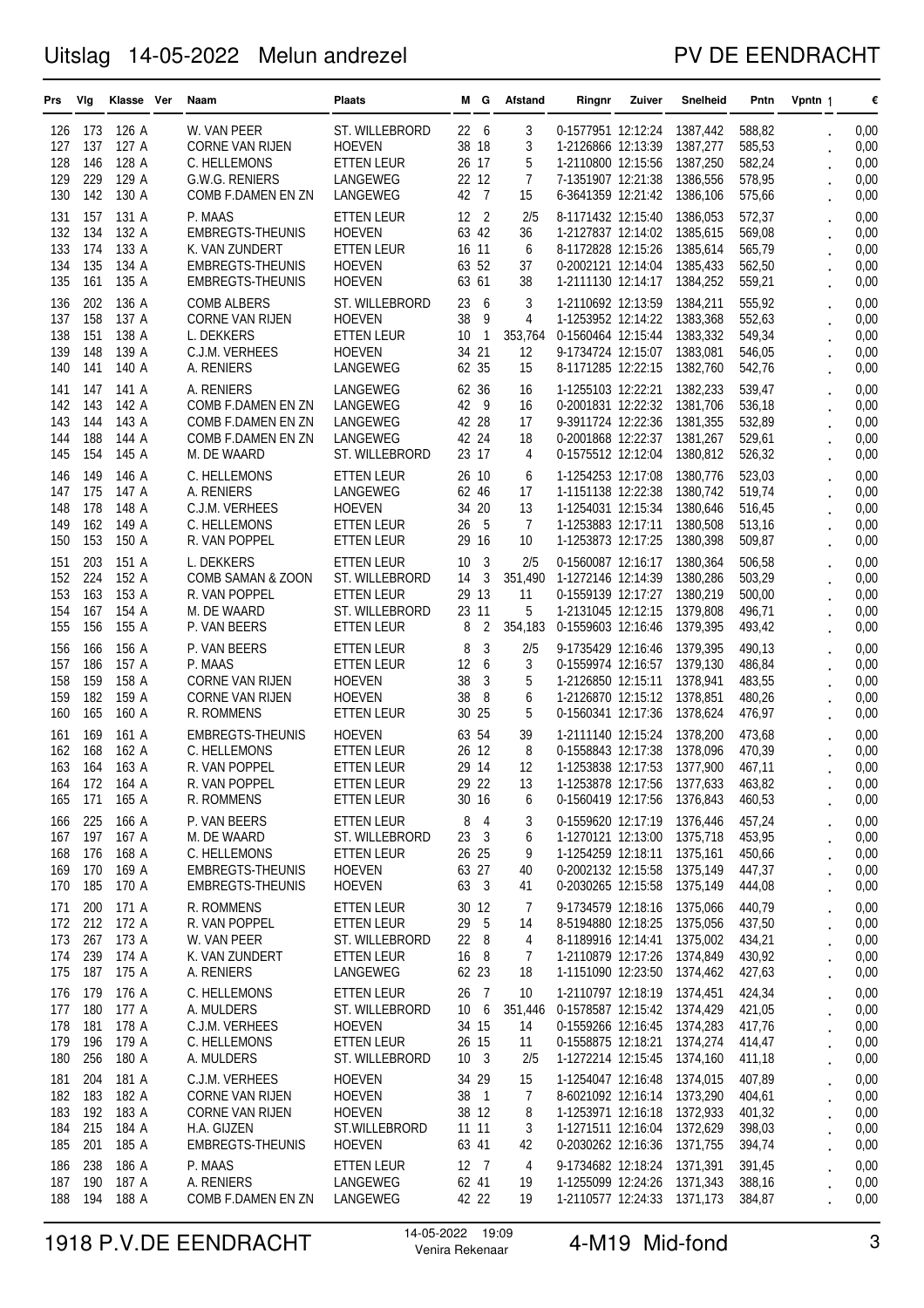### PV DE EENDRACHT

| Prs        | Vlg        | Klasse Ver     | Naam                                           | Plaats                              |                | MG.                            | Afstand              | Ringnr                                                     | Zuiver | Snelheid             | Pntn             | Vpntn 1 | €            |
|------------|------------|----------------|------------------------------------------------|-------------------------------------|----------------|--------------------------------|----------------------|------------------------------------------------------------|--------|----------------------|------------------|---------|--------------|
| 189        | 199        | 189 A          | J. EMBREGTS                                    | <b>HOEVEN</b>                       | 13             | 8                              | 351,920              | 9-4203914 12:16:40                                         |        | 1371,119             | 381,58           |         | 0,00         |
| 190        | 198        | 190 A          | A. RENIERS                                     | LANGEWEG                            | 62 19          |                                | 20                   | 1-1255031 12:24:29                                         |        | 1371,084             | 378,29           |         | 0,00         |
| 191<br>192 | 209<br>233 | 191 A<br>192 A | <b>COMB ROBBESON</b><br><b>CORNE VAN RIJEN</b> | <b>ETTEN LEUR</b><br><b>HOEVEN</b>  | 44<br>38       | $\mathbf{1}$<br>$\overline{7}$ | 353,395<br>9         | 0-1559824 12:17:45<br>1-2126846 12:16:39                   |        | 1371,076<br>1371,061 | 375,00<br>371,71 |         | 0,00<br>0,00 |
| 193        |            | 193 A          | F. NOOIJENS                                    | <b>ETTEN LEUR</b>                   | $\overline{7}$ | $\overline{2}$                 | 2/2                  | 1-1254839 12:19:30                                         |        | 1370,987             | 368,42           |         | 0,00         |
| 194        | 195        | 194 A          | COMB F.DAMEN EN ZN                             | LANGEWEG                            | 42             | 18                             | 20                   | 8-5180625 12:24:37                                         |        | 1370,828             | 365,13           |         | 0,00         |
| 195        | 213        | 195 A          | COMB F.DAMEN EN ZN                             | LANGEWEG                            | 42 35          |                                | 21                   | 0-2001855 12:24:38                                         |        | 1370,741             | 361,84           |         | 0,00         |
| 196        | 282<br>205 | 196 A          | C. HELLEMONS                                   | <b>ETTEN LEUR</b>                   | 26 20          |                                | 12<br>$\overline{7}$ | 1-1253884 12:19:01                                         |        | 1370,736             | 358,55           |         | 0,00         |
| 197<br>198 | 222        | 197 A<br>198 A | M. DE WAARD<br>A. RENIERS                      | ST. WILLEBRORD<br>LANGEWEG          | 23 20<br>62 58 |                                | 21                   | 1-1269310 12:14:02<br>1-1255102 12:24:41                   |        | 1370,122<br>1370,048 | 355,26<br>351,97 |         | 0,00<br>0,00 |
| 199        | 269        | 199 A          | J. EMBREGTS                                    | <b>HOEVEN</b>                       | 13 13          |                                | 2/4                  | 9-1735605 12:16:54                                         |        | 1369,873             | 348,68           |         | 0,00         |
| 200        | 206        | 200 A          | R. ROMMENS                                     | ETTEN LEUR                          | 30 19          |                                | 8                    | 0-1560396 12:19:25                                         |        | 1368,970             | 345,39           |         | 0,00         |
| 201        | 208        | 201 A          | <b>EMBREGTS-THEUNIS</b>                        | <b>HOEVEN</b>                       | 63 10          |                                | 43                   | 0-2002205 12:17:09                                         |        | 1368,821             | 342,11           |         | 0,00         |
| 202<br>203 | 232<br>214 | 202 A<br>203 A | <b>COMB ALBERS</b><br>L. DEKKERS               | ST. WILLEBRORD<br><b>ETTEN LEUR</b> | 23<br>10 10    | -3                             | 4<br>3               | 1-7055344 12:16:54<br>0-1560088 12:18:32                   |        | 1368,495<br>1368,350 | 338,82<br>335,53 |         | 0,00<br>0,00 |
| 204        | 219        | 204 A          | C.J.M. VERHEES                                 | <b>HOEVEN</b>                       | 34 14          |                                | 16                   | 0-1559288 12:17:58                                         |        | 1367,801             | 332,24           |         | 0,00         |
| 205        | 210        | 205 A          | M. DE WAARD                                    | ST. WILLEBRORD                      | 23 10          |                                | 8                    | 1-2131025 12:14:29                                         |        | 1367,699             | 328,95           |         | 0,00         |
| 206        | 228        | 206 A          | R. ROMMENS                                     | <b>ETTEN LEUR</b>                   | 30             | $\overline{2}$                 | 9                    | 9-1734525 12:19:43                                         |        | 1367.389             | 325,66           |         | 0,00         |
| 207<br>208 | 242<br>211 | 207 A<br>208 A | J. KAS<br><b>EMBREGTS-THEUNIS</b>              | ST. WILLEBRORD<br><b>HOEVEN</b>     | 13 10<br>63 55 |                                | 2/4<br>44            | 9-1753483 12:16:11<br>0-2002158 12:17:34                   |        | 1367,372<br>1366.606 | 322,37<br>319,08 |         | 0,00<br>0,00 |
| 209        | 221        | 209 A          | <b>COMB ROBBESON</b>                           | <b>ETTEN LEUR</b>                   | 44 13          |                                | 2/8                  | 1-1254698 12:18:39                                         |        | 1366.305             | 315,79           |         | 0,00         |
| 210        | 218        | 210 A          | M. DE WAARD                                    | ST. WILLEBRORD                      | 23             | -9                             | 9                    | 1-2131021 12:14:47                                         |        | 1366,089             | 312,50           |         | 0,00         |
| 211        | 220        | 211 A          | <b>EMBREGTS-THEUNIS</b>                        | <b>HOEVEN</b>                       | 63 51          |                                | 45                   | 1-2111073 12:17:43                                         |        | 1365,811             | 309,21           |         | 0,00         |
| 212        | 237        | Α              | R. VAN POPPEL                                  | <b>ETTEN LEUR</b>                   | 29             | 24                             | 15                   | 0-1559123 12:20:19                                         |        | 1365,020             | 305,92           |         | 0,00         |
| 213<br>214 | 279<br>286 | Α<br>Α         | COMB F.DAMEN EN ZN<br>L. DEKKERS               | LANGEWEG<br>ETTEN LEUR              | 42<br>10       | -8<br>8                        | 22<br>4              | 1-2110579 12:25:50<br>1-1254184 12:19:17                   |        | 1364,554<br>1364,392 | 302,63<br>299,34 |         | 0,00<br>0,00 |
| 215        | 261        | Α              | H.A. GIJZEN                                    | ST.WILLEBRORD                       | 11             | -5                             | 4                    | 0-1577696 12:17:37                                         |        | 1364,370             | 296,05           |         | 0,00         |
| 216        | 217        | A              | <b>COMB HEEREN</b>                             | <b>ETTEN LEUR</b>                   | 27 13          |                                | 10                   | 1-7055334 12:19:42                                         |        | 1364,235             | 292,76           |         | 0,00         |
| 217        | 231        | Α              | <b>COMB HEEREN</b>                             | <b>ETTEN LEUR</b>                   | 27             | 27                             | 11                   | 1-2110378 12:19:42                                         |        | 1364,235             | 289,47           |         | 0,00         |
| 218<br>219 | 234<br>230 | Α<br>Α         | M. DE WAARD<br>C.J.M. VERHEES                  | ST. WILLEBRORD<br><b>HOEVEN</b>     | 23 16<br>34    | - 5                            | 10<br>17             | 0-1576028 12:15:19<br>9-1734726 12:18:50                   |        | 1363,235<br>1363,221 | 286,18<br>282,89 |         | 0,00<br>0,00 |
| 220        | 240        | Α              | <b>EMBREGTS-THEUNIS</b>                        | <b>HOEVEN</b>                       | 63 19          |                                | 46                   | 0-2002219 12:18:15                                         |        | 1362,990             | 279,61           |         | 0,00         |
| 221        | 226        | Α              | <b>COMB ROBBESON</b>                           | <b>ETTEN LEUR</b>                   | 44 10          |                                | 3                    | 1-1254697 12:19:18                                         |        | 1362,880             | 276,32           |         | 0,00         |
| 222        | 223        | Α              | A. RENIERS                                     | LANGEWEG                            | 62             | 38                             | 22                   | 9-1734363 12:26:05                                         |        | 1362,839             | 273,03           |         | 0,00         |
| 223        | 227        | Α              | A. RENIERS                                     | LANGEWEG                            | 62             | 48                             | 23                   | 1-1255051 12:26:05                                         |        | 1362.839             | 269,74           |         | 0,00         |
| 224<br>225 | 280<br>289 | Α<br>А         | COMB SAMAN & ZOON<br>P. VAN BEERS              | ST. WILLEBRORD<br><b>ETTEN LEUR</b> | 14<br>8        | $\overline{4}$<br>1            | 2/3<br>4             | 0-2029575 12:17:57<br>0-1559601 12:19:59                   |        | 1362,627<br>1362,328 | 266,45<br>263,16 |         | 0,00<br>0,00 |
| 226        | 278        | Α              | <b>COMB ROBBESON</b>                           | <b>ETTEN LEUR</b>                   | 44             | 3                              | 4                    | 1-1254689 12:19:29                                         |        | 1361,917             | 259,87           |         | 0,00         |
| 227        | 243        | Α              | A. RENIERS                                     | LANGEWEG                            | 62 3           |                                | 24                   | 1-1254969 12:26:16 1361,901                                |        |                      | 256,58           |         | 0,00         |
| 228        | 241        | A              | R. ROMMENS                                     | <b>ETTEN LEUR</b>                   | 30 20          |                                | 10                   | 5-1786528 12:20:51 1361,448                                |        |                      | 253,29           |         | 0,00         |
| 229<br>230 | 253<br>277 | Α<br>Α         | G.W.G. RENIERS<br>C.J.M. VERHEES               | LANGEWEG<br><b>HOEVEN</b>           | 22 7<br>34 11  |                                | 8<br>18              | 1-1279683 12:26:33 1360,980<br>1-1254018 12:19:32 1359,544 |        |                      | 250,00<br>246,71 |         | 0,00<br>0,00 |
| 231        | 245        | Α              | <b>COMB HEEREN</b>                             | <b>ETTEN LEUR</b>                   | 27 21          |                                | 12                   | 0-2001926 12:20:48 1358,481                                |        |                      | 243,42           |         | 0,00         |
| 232        | 254        | Α              | <b>COMB ALBERS</b>                             | ST. WILLEBRORD                      | 23             | - 9                            | 5                    | 1-7055342 12:18:50 1358,274                                |        |                      | 240,13           |         | 0,00         |
| 233        | 248        | Α              | <b>CORNE VAN RIJEN</b>                         | <b>HOEVEN</b>                       | 38 11          |                                | 10                   | 1-2126873 12:19:07 1358,009                                |        |                      | 236,84           |         | 0,00         |
| 234<br>235 | 236        | A<br>A         | M. DE WAARD<br>C. BAREMANS                     | ST. WILLEBRORD<br><b>ETTEN LEUR</b> | 23 13<br>4     | $\overline{2}$                 | 11<br>353,816        | 0-1576018 12:16:19 1357,917<br>9-1735664 12:20:52 1356,310 |        |                      | 233,55<br>230,26 |         | 0,00<br>0,00 |
| 236        |            | A              | C. BAREMANS                                    | <b>ETTEN LEUR</b>                   |                | 4 <sub>1</sub>                 | 2/2                  | 1-1254406 12:20:56 1355,963                                |        |                      | 226,97           |         | 0,00         |
| 237        | 285        | Α              | R. VAN POPPEL                                  | <b>ETTEN LEUR</b>                   | 29 21          |                                | 16                   | 1-1253882 12:22:06 1355,732                                |        |                      | 223,68           |         | 0,00         |
| 238        |            | Α              | P. MAAS                                        | <b>ETTEN LEUR</b>                   | 12 3           |                                | 5                    | 7-1352405 12:21:28 1355,307                                |        |                      | 220,39           |         | 0,00         |
| 239        | 252        | Α              | K. VAN ZUNDERT                                 | <b>ETTEN LEUR</b>                   | 16 14          |                                | 8                    | 8-1172820 12:21:11 1355,109                                |        |                      | 217,11           |         | 0,00         |
| 240        | 262        | A              | <b>EMBREGTS-THEUNIS</b>                        | <b>HOEVEN</b>                       | 63 25          |                                | 47                   | 1-2111183 12:19:47 1354,946                                |        |                      | 213,82           |         | 0,00         |
| 241<br>242 | 250<br>259 | Α<br>Α         | R. ROMMENS<br>J. KAS                           | <b>ETTEN LEUR</b><br>ST. WILLEBRORD | 30<br>13 9     | - 8                            | 11<br>3              | 0-1560346 12:22:07 1354,869<br>7-1371392 12:18:37 1354,506 |        |                      | 210,53<br>207,24 |         | 0,00<br>0,00 |
| 243        | 249        | Α              | A. RENIERS                                     | LANGEWEG                            | 62 12          |                                | 25                   | 1-1255107 12:27:48 1354,103                                |        |                      | 203,95           |         | 0,00         |
| 244        | 247        | 1B             | COMB MAAS                                      | ETTEN-LEUR                          | 38 25          |                                | 354,479              | 7-1352249 12:21:57 1353,231                                |        |                      | 200,66           |         | 0,00         |
| 245        | 246        | Α              | <b>COMB HEEREN</b>                             | <b>ETTEN LEUR</b>                   | 27 16          |                                | 13                   | 8-3801913 12:21:49 1353,206                                |        |                      | 197,37           |         | 0,00         |
| 246<br>247 | 303        | Α<br>2B        | <b>COMB HEEREN</b><br><b>COMB MAAS</b>         | <b>ETTEN LEUR</b><br>ETTEN-LEUR     | 27<br>38 23    | $\overline{7}$                 | 14<br>2/2            | 1-7055336 12:21:50 1353,119<br>1-2110854 12:22:00 1352,973 |        |                      | 194,08<br>190,79 |         | 0,00<br>0,00 |
| 248        | 264        | Α              | <b>CORNE VAN RIJEN</b>                         | <b>HOEVEN</b>                       | 38 36          |                                | 11                   | 9-1752428 12:20:12 1352,355                                |        |                      | 187,50           |         | 0,00         |
| 249        | 255        | A              | A. RENIERS                                     | LANGEWEG                            | 62 6           |                                | 26                   | 1-1255019 12:28:09 1352,336                                |        |                      | 184,21           |         | 0,00         |
| 250        | 251        | Α              | R. ROMMENS                                     | <b>ETTEN LEUR</b>                   | 30             | 1                              | 12                   | 9-1734535 12:22:39 1352,118                                |        |                      | 180,92           |         | 0,00         |
|            | 251 270    | Α              | R. ROMMENS                                     | <b>ETTEN LEUR</b>                   | 30 29          |                                | 13                   | 0-1560392 12:22:43 1351,774                                |        |                      | 177,63           |         | 0,00         |

# 1918 P.V.DE EENDRACHT <sup>14-05-2022</sup> <sup>19:09</sup> 4-M19 Mid-fond 4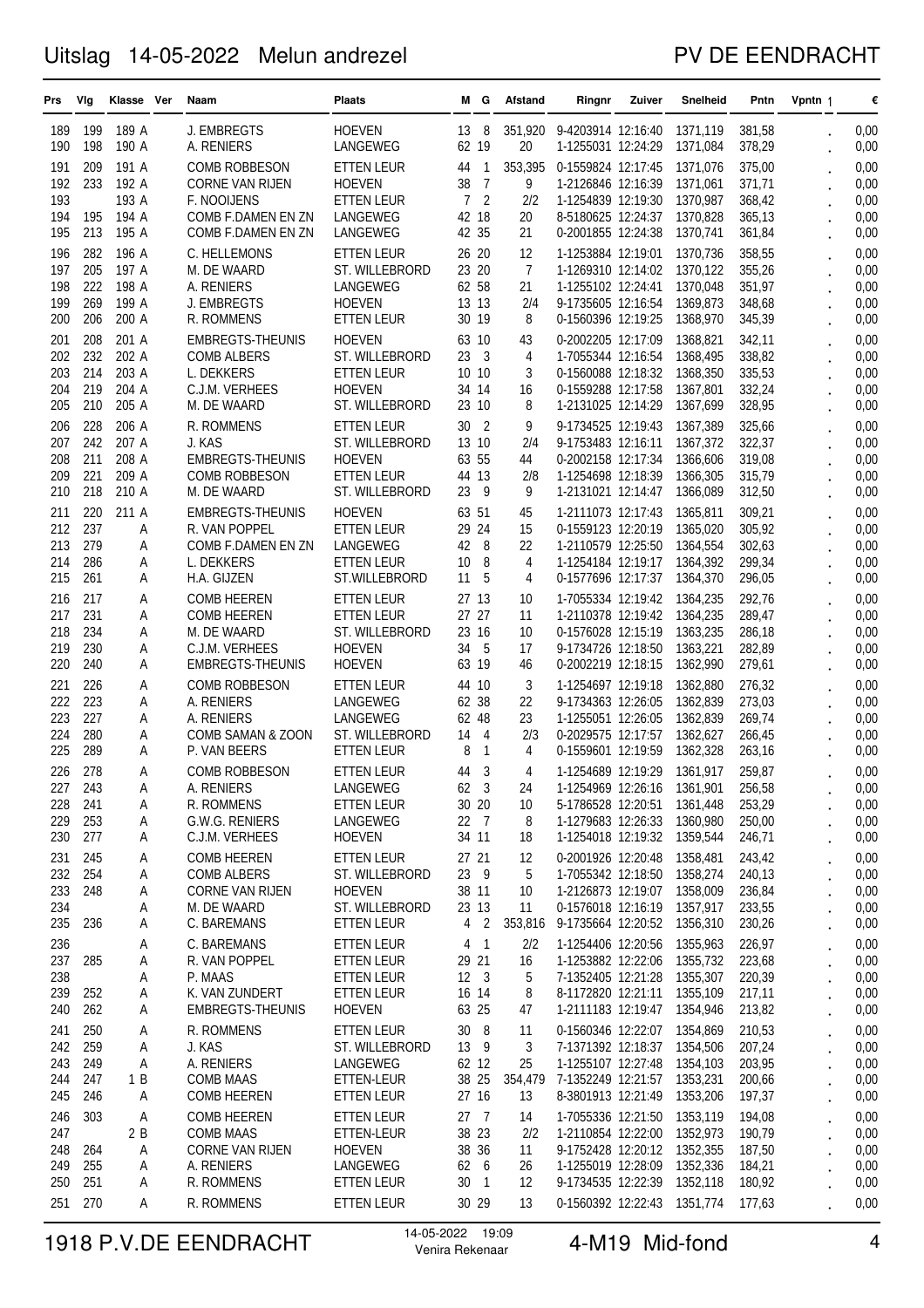### PV DE EENDRACHT

| Prs        | Vlg        | Klasse Ver   | Naam                                 | <b>Plaats</b>                    | м        | G                       | <b>Afstand</b> | Ringnr                                                     | Zuiver | Snelheid             | Pntn             | Vpntn 1                                      | €            |
|------------|------------|--------------|--------------------------------------|----------------------------------|----------|-------------------------|----------------|------------------------------------------------------------|--------|----------------------|------------------|----------------------------------------------|--------------|
| 252        |            | Α            | K. VAN ZUNDERT                       | <b>ETTEN LEUR</b>                | 16 16    |                         | 9              | 0-1559886 12:22:10                                         |        | 1350,026             | 174,34           |                                              | 0,00         |
| 253        | 263        | A            | G.W.G. RENIERS                       | LANGEWEG                         |          | 22 16                   | 9              | 0-1559780 12:28:52                                         |        | 1349,254             | 171,05           |                                              | 0,00         |
| 254        | 260        | Α            | <b>COMB ALBERS</b>                   | ST. WILLEBRORD                   |          | 23 13                   | 6              | 8-3802410 12:20:35                                         |        | 1349,152             | 167,76           |                                              | 0,00         |
| 255        | 257        | A            | A. RENIERS                           | LANGEWEG                         |          | 62 40                   | 27             | 8-1171195 12:28:56                                         |        | 1348,397             | 164,47           |                                              | 0,00         |
| 256        | 288        | A            | A. MULDERS                           | ST. WILLEBRORD                   | 10       | - 1                     | 3              | 0-1578588 12:20:47                                         |        | 1347,638             | 161,18           |                                              | 0,00         |
| 257        | 258        | Α            | A. RENIERS                           | LANGEWEG                         | 62       | 25                      | 28             | 6-1602837 12:29:08                                         |        | 1347,395             | 157,89           |                                              | 0,00         |
| 258        | 274        | Α            | A. RENIERS                           | LANGEWEG                         | 62       | $\overline{4}$          | 29             | 1-1254943 12:29:09                                         |        | 1347,311             | 154,61           |                                              | 0,00         |
| 259        |            | Α            | J. KAS                               | <b>ST. WILLEBRORD</b>            | 13       | $\mathbf{1}$            | $\overline{4}$ | 1-1272548 12:20:00                                         |        | 1347,300             | 151,32           |                                              | 0,00         |
| 260        | 299        | Α            | <b>COMB ALBERS</b>                   | ST. WILLEBRORD                   |          | 23 12                   | 7              | 1-1254336 12:21:03                                         |        | 1346,740             | 148,03           |                                              | 0,00         |
| 261        |            | Α            | H.A. GIJZEN                          | ST.WILLEBRORD                    | 11       | $\overline{4}$          | 5              | 8-1190213 12:21:12 1345,653                                |        |                      | 144,74           |                                              | 0,00         |
| 262        | 271        | Α            | <b>EMBREGTS-THEUNIS</b>              | <b>HOEVEN</b>                    | 63 47    |                         | 48             | 1-2111149 12:21:41                                         |        | 1345,108             | 141,45           |                                              | 0,00         |
| 263        | 290        | Α            | <b>G.W.G. RENIERS</b>                | LANGEWEG                         | 22       | $\overline{4}$          | 10             | 0-1559799 12:29:43                                         |        | 1345,001             | 138,16           |                                              | 0,00         |
| 264        | 265<br>266 | A            | <b>CORNE VAN RIJEN</b>               | <b>HOEVEN</b>                    |          | 38 10<br>31             | 12             | 6-1623596 12:21:41                                         |        | 1344,689             | 134,87           |                                              | 0,00         |
| 265        |            | A            | <b>CORNE VAN RIJEN</b>               | <b>HOEVEN</b>                    | 38       |                         | 13             | 0-2026236 12:21:43                                         |        | 1344,518             | 131,58           |                                              | 0,00         |
| 266        | 275        | Α            | <b>CORNE VAN RIJEN</b>               | <b>HOEVEN</b>                    | 38       | 5                       | 14             | 1-1253969 12:21:45                                         |        | 1344.347             | 128,29           |                                              | 0,00         |
| 267<br>268 | 268<br>304 | A            | W. VAN PEER<br>W. VAN PEER           | ST. WILLEBRORD<br>ST. WILLEBRORD | 22<br>22 | 5<br>3                  | 5<br>6         | 9-1752435 12:20:34<br>1-2118152 12:20:41                   |        | 1343,956<br>1343,355 | 125,00           |                                              | 0,00<br>0,00 |
| 269        | 287        | Α<br>Α       | J. EMBREGTS                          | <b>HOEVEN</b>                    | 13       | 1                       | 3              | 1-1254482 12:21:59                                         |        | 1343,293             | 121,71<br>118,42 |                                              | 0,00         |
| 270        |            | Α            | R. ROMMENS                           | <b>ETTEN LEUR</b>                |          | 30 21                   | 14             | 7-1353037 12:24:25                                         |        | 1343,084             | 115,13           |                                              | 0,00         |
| 271        | 283        |              | <b>EMBREGTS-THEUNIS</b>              | <b>HOEVEN</b>                    | 63       | 1                       | 49             | 0-2002167 12:22:09                                         |        | 1342.713             | 111,84           |                                              | 0,00         |
| 272        | 273        | Α<br>Α       | A. BASTIAANSSEN                      | <b>HOEVEN</b>                    | 21       | 5                       | 354,381        | 0-1560498 12:24:08                                         |        | 1341.675             | 108,55           |                                              | 0,00         |
| 273        |            | A            | A. BASTIAANSSEN                      | <b>HOEVEN</b>                    |          | 21 11                   | 2/2            | 9-1734612 12:24:13                                         |        | 1341,252             | 105,26           |                                              | 0,00         |
| 274        | 292        | Α            | A. RENIERS                           | LANGEWEG                         | 62 37    |                         | 30             | 8-1171286 12:30:26                                         |        | 1340,918             | 101,97           |                                              | 0,00         |
| 275        | 276        | Α            | <b>CORNE VAN RIJEN</b>               | <b>HOEVEN</b>                    |          | 38 35                   | 15             | 9-1753471 12:22:30                                         |        | 1340,506             | 98,68            |                                              | 0,00         |
| 276        | 294        | Α            | <b>CORNE VAN RIJEN</b>               | <b>HOEVEN</b>                    |          | 38 16                   | 16             | 0-2026242 12:22:40                                         |        | 1339.655             | 95,39            |                                              | 0,00         |
| 277        | 281        | Α            | C.J.M. VERHEES                       | <b>HOEVEN</b>                    | 34       | $\overline{4}$          | 19             | 9-1734722 12:23:24                                         |        | 1339,587             | 92,11            |                                              | 0,00         |
| 278        | 297        | Α            | <b>COMB ROBBESON</b>                 | <b>ETTEN LEUR</b>                |          | 44 11                   | 5              | 0-7025608 12:23:57                                         |        | 1338,870             | 88,82            |                                              | 0,00         |
| 279        |            | Α            | COMB F.DAMEN EN ZN                   | LANGEWEG                         | 42       | 33                      | 23             | 7-3715085 12:31:06                                         |        | 1338,045             | 85,53            |                                              | 0,00         |
| 280        |            | Α            | COMB SAMAN & ZOON                    | ST. WILLEBRORD                   | 14       | -7                      | 3              | 0-1564823 12:22:43                                         |        | 1337,904             | 82,24            |                                              | 0,00         |
| 281        |            | Α            | C.J.M. VERHEES                       | <b>HOEVEN</b>                    | 34       | $\overline{7}$          | 20             | 0-1559263 12:23:44                                         |        | 1337,894             | 78,95            |                                              | 0,00         |
| 282        | 284        | Α            | C. HELLEMONS                         | <b>ETTEN LEUR</b>                | 26       | $\overline{2}$          | 13             | 1-1254245 12:25:23                                         |        | 1337,852             | 75,66            |                                              | 0,00         |
| 283        | 291        | Α            | <b>EMBREGTS-THEUNIS</b>              | <b>HOEVEN</b>                    | 63       | 20                      | 50             | 1-2111045 12:23:07                                         |        | 1337,780             | 72,37            |                                              | 0,00         |
| 284        | 298        | Α            | C. HELLEMONS                         | ETTEN LEUR                       | 26       | 14                      | 14             | 8-1171868 12:25:24                                         |        | 1337,768             | 69,08            |                                              | 0,00         |
| 285        | 293        | Α            | R. VAN POPPEL                        | ETTEN LEUR                       | 29       | 29                      | 17             | 1-1253874 12:25:41                                         |        | 1337,447             | 65,79            |                                              | 0,00         |
| 286        |            | Α            | L. DEKKERS                           | <b>ETTEN LEUR</b>                | 10       | 9                       | 5              | 0-1560070 12:24:35                                         |        | 1337,061             | 62,50            |                                              | 0,00         |
| 287        |            | Α            | J. EMBREGTS                          | <b>HOEVEN</b>                    | 13       | $\overline{4}$          | 4              | 0-1560128 12:23:15                                         |        | 1336,830             | 59,21            |                                              | 0,00         |
| 288        | 296        | Α            | A. MULDERS                           | ST. WILLEBRORD                   | 10       | 9                       | 4              | 7-1371850 12:22:58                                         |        | 1336,450             | 55,92            |                                              | 0,00         |
| 289        |            | Α            | P. VAN BEERS                         | ETTEN LEUR                       | 8        | 8<br>22 19              | 5              | 0-1559612 12:25:14                                         |        | 1335,362             | 52,63            |                                              | 0,00         |
| 290        |            | A            | G.W.G. RENIERS                       | LANGEWEG                         |          |                         | 11             | 1-1254538 12:31:46                                         |        | 1334,856             | 49,34            |                                              | 0,00         |
| 291        |            | A            | <b>EMBREGTS-THEUNIS</b>              | <b>HOEVEN</b>                    | 63       | - 8                     | 51             | 1-2127849 12:23:46 1334,484                                |        |                      | 46,05            |                                              | 0,00         |
| 292<br>293 | 295        | А<br>Α       | A. RENIERS<br>R. VAN POPPEL          | LANGEWEG<br>ETTEN LEUR           |          | 62 8<br>29 19           | 31<br>18       | 9-1734373 12:31:55 1333,603<br>1-1253810 12:26:32 1333,182 |        |                      | 42,76<br>39,47   | $\ddot{\phantom{0}}$                         | 0,00<br>0,00 |
| 294        |            | Α            | CORNE VAN RIJEN                      | <b>HOEVEN</b>                    |          | 38 22                   | 17             | 0-2026237 12:23:57 1333,142                                |        |                      | 36,18            |                                              | 0,00         |
| 295        |            | А            | A. RENIERS                           | LANGEWEG                         | 62 9     |                         | 32             | 1-1254971 12:32:01 1333,112                                |        |                      | 32,89            | $\ddot{\phantom{0}}$<br>$\ddot{\phantom{0}}$ | 0,00         |
| 296        |            | Α            | A. MULDERS                           | ST. WILLEBRORD                   | 10 2     |                         | 5              | 8-5114376 12:23:41 1332,817                                |        |                      | 29,61            |                                              | 0,00         |
| 297        | 301        | Α            | <b>COMB ROBBESON</b>                 | ETTEN LEUR                       | 44 19    |                         | 6              | 8-1172125 12:25:09 1332,811                                |        |                      | 26,32            | $\ddot{\phantom{0}}$<br>$\ddot{\phantom{0}}$ | 0,00         |
| 298        | 300        | Α            | C. HELLEMONS                         | ETTEN LEUR                       | 26       | $\overline{\mathbf{3}}$ | 15             | 1-1254269 12:26:26                                         |        | 1332,579             | 23,03            | $\ddot{\phantom{0}}$                         | 0,00         |
| 299        |            | А            | <b>COMB ALBERS</b>                   | ST. WILLEBRORD                   |          | 23 14                   | 8              | 1-2110700 12:23:51 1332,448                                |        |                      | 19,74            |                                              | 0,00         |
| 300        |            | Α            | C. HELLEMONS                         | ETTEN LEUR                       |          | 26 19                   | 16             | 7-1352786 12:26:33 1331,996                                |        |                      | 16,45            | $\ddot{\phantom{0}}$                         | 0,00         |
| 301        | 302        | Α            | <b>COMB ROBBESON</b>                 | <b>ETTEN LEUR</b>                |          | 44 33                   | 7              | 0-2002283 12:25:22 1331,722                                |        |                      | 13,16            |                                              | 0,00         |
| 302        |            | Α            | <b>COMB ROBBESON</b>                 | <b>ETTEN LEUR</b>                | 44 17    |                         | 8              | 1-1254659 12:25:27 1331,304                                |        |                      | 9,87             |                                              | 0,00         |
| 303        |            | Α            | <b>COMB HEEREN</b>                   | <b>ETTEN LEUR</b>                | 27       | 5                       | 15             | 1-2110355 12:26:09 1331,173                                |        |                      | 6,58             | $\ddot{\phantom{0}}$                         | 0,00         |
| 304        |            | A            | W. VAN PEER                          | ST. WILLEBRORD                   | 22       | 9                       | 7              | 8-1189912 12:23:10 1330,678                                |        |                      | 3,29             | $\ddot{\phantom{0}}$                         | 0,00         |
|            |            | 3 B          | M. DE KONING                         | ETTEN-LEUR                       | 6        | 5                       | 353,031        | 1-2110960 12:26:07 1326,602                                |        |                      |                  | $\cdot$                                      | 0,00         |
|            |            | 4 B          | COMB DE BRUIJN                       | <b>ETTEN LEUR</b>                | 26       | 26                      | 354,285        | 0-1558916 12:27:35                                         |        | 1324,018             |                  |                                              | 0,00         |
|            |            | 5 B          | <b>COMB MAAS</b>                     | ETTEN-LEUR                       | 38       | -5                      | 3              | 1-2110818 12:28:09 1321,942                                |        |                      |                  |                                              | 0,00         |
|            |            | 6 B          | <b>COMB MAAS</b>                     | ETTEN-LEUR                       |          | 38 <sub>1</sub>         | 4              | 0-2002056 12:28:11 1321,778                                |        |                      |                  |                                              | 0,00         |
|            |            | 7 B          | <b>COMB MAAS</b>                     | ETTEN-LEUR                       | 38       | $\overline{2}$          | 5              | 9-3911647 12:28:14 1321,532                                |        |                      |                  | $\ddot{\phantom{0}}$                         | 0,00         |
|            |            | 8 B          | COMB DE ROOIJ                        | ETTEN LEUR                       | 27 11    |                         | 355,034        | 9-3911481 12:28:53 1320,400                                |        |                      |                  | $\ddot{\phantom{0}}$                         | 0,00         |
|            |            | 9 B          | <b>COMB MAAS</b>                     | ETTEN-LEUR                       |          | 38 33                   | 6              | 1-2110816 12:28:35 1319,809                                |        |                      |                  |                                              | 0,00         |
|            |            | 10 B<br>11 B | <b>COMB MAAS</b>                     | ETTEN-LEUR                       | 38 30    | 38 11                   | 7              | 1-2110844 12:29:43 1314,264<br>9-3932577 12:30:03 1312,641 |        |                      |                  |                                              | 0,00         |
|            |            | 12 B         | <b>COMB MAAS</b><br><b>COMB MAAS</b> | ETTEN-LEUR<br>ETTEN-LEUR         |          | 38 36                   | 8<br>9         | 9-3911643 12:30:04 1312,560                                |        |                      |                  |                                              | 0,00<br>0,00 |
|            |            |              |                                      |                                  |          |                         |                |                                                            |        |                      |                  |                                              |              |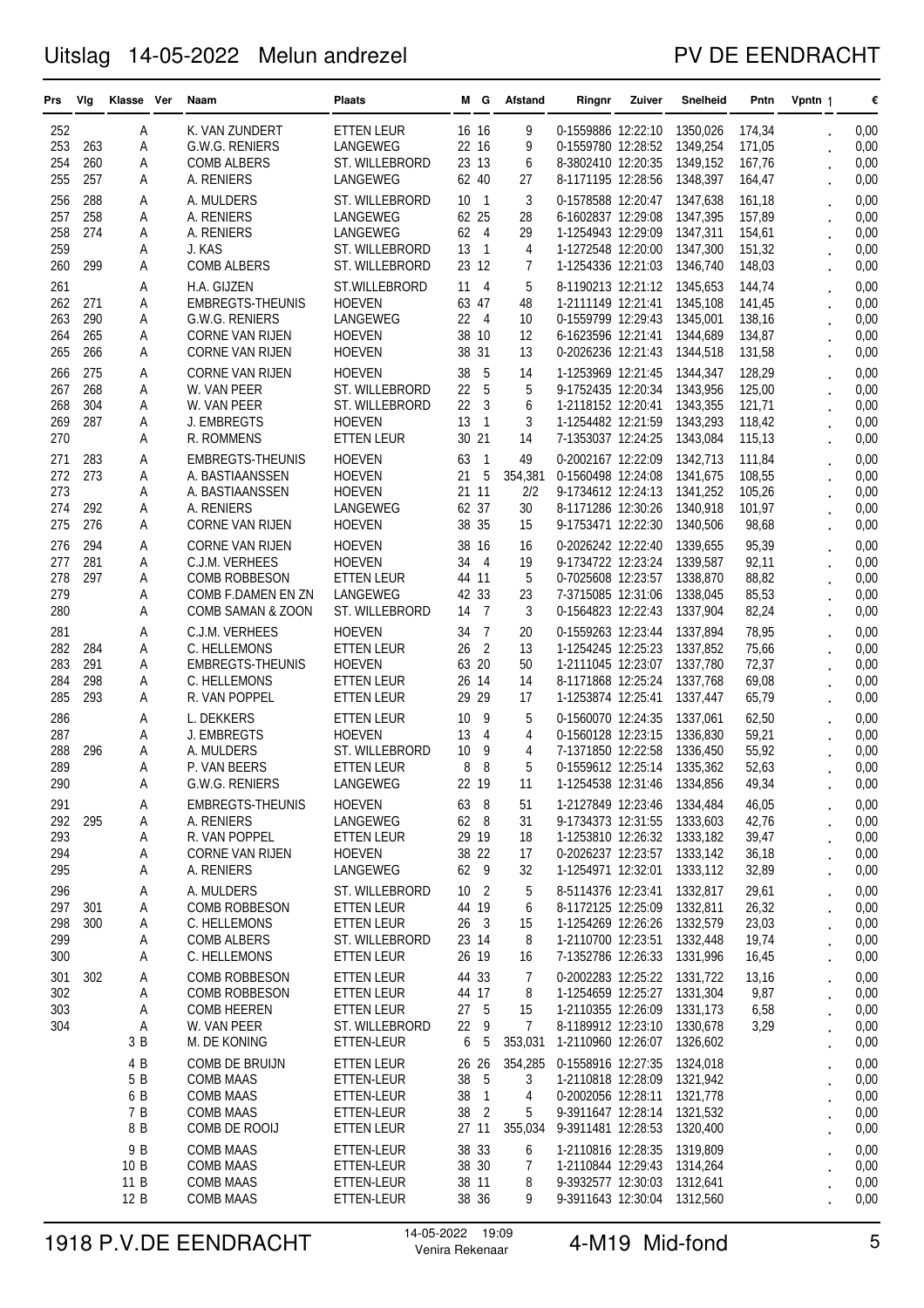### PV DE EENDRACHT

| Prs Vig | Klasse Ver   | Naam                                        | <b>Plaats</b>                          |                         | MG.                            | Afstand            | Ringnr                                                     | Zuiver | Snelheid             | Pntn | Vpntn 1 |                      | €            |
|---------|--------------|---------------------------------------------|----------------------------------------|-------------------------|--------------------------------|--------------------|------------------------------------------------------------|--------|----------------------|------|---------|----------------------|--------------|
|         | 13 B         | COMB MAAS                                   | ETTEN-LEUR                             | 38 19                   |                                | 10                 | 1-2110833 12:30:18 1311,427                                |        |                      |      |         |                      | 0,00         |
|         | 14 B<br>15 B | CHR. DEN BRABER<br>VALENTIJN BROUWERS       | <b>ETTEN LEUR</b><br>OUDENBOSCH        | 12 11<br>$\overline{7}$ | $\overline{2}$                 | 354,648<br>351,364 | 0-1568944 12:30:29<br>1-1254205 12:28:40 1307,807          |        | 1311,164             |      |         |                      | 0,00<br>0,00 |
|         | 16 B         | <b>COMB MAAS</b>                            | ETTEN-LEUR                             |                         | 38 18                          | 11                 | 1-2129576 12:31:37 1305,070                                |        |                      |      |         |                      | 0,00         |
|         | 17 B         | CHR. DEN BRABER                             | <b>ETTEN LEUR</b>                      | 12 3                    |                                | 2/0                | 0-2001676 12:32:00 1303,853                                |        |                      |      |         |                      | 0,00         |
|         | 18 B<br>19 B | COMB DE BRUIJN                              | ETTEN LEUR<br><b>HOEVEN</b>            | 26<br>10                | $\mathbf{1}$<br>$\overline{c}$ | 2/0                | 1-1253609 12:32:38<br>8-1172344 12:32:54                   |        | 1299,493<br>1295,042 |      |         |                      | 0,00         |
|         | 20 B         | M. OSSENBLOK<br>M. DE KONING                | ETTEN-LEUR                             | 6                       | 6                              | 353,416<br>2/0     | 1-1254320 12:32:39 1294,814                                |        |                      |      |         |                      | 0,00<br>0,00 |
|         | 21 B         | <b>COMB MAAS</b>                            | ETTEN-LEUR                             | 38 37                   |                                | 12                 | 8-3801961 12:34:10 1292,932                                |        |                      |      |         |                      | 0,00         |
|         | 22 B<br>23 B | COMB MAAS<br>CHR. DEN BRABER                | ETTEN-LEUR<br>ETTEN LEUR               | 38 29<br>12 10          |                                | 13<br>3            | 7-1352277 12:35:04 1288,701<br>7-3749053 12:35:13 1288,614 |        |                      |      |         |                      | 0,00<br>0,00 |
|         | 24 B         | M. OSSENBLOK                                | <b>HOEVEN</b>                          | 10                      | 1                              | 2/0                | 5-1785374 12:34:33 1287,259                                |        |                      |      |         |                      | 0,00         |
|         | 25 B         | CHR. DEN BRABER                             | <b>ETTEN LEUR</b>                      | 12                      | 8                              | $\overline{4}$     | 0-2001695 12:35:38 1286,666                                |        |                      |      |         |                      | 0,00         |
|         | 26 B<br>27 B | <b>COMB MAAS</b><br>COMB MAAS               | ETTEN-LEUR<br>ETTEN-LEUR               | 38 31<br>38 15          |                                | 14<br>15           | 1-2110850 12:35:45 1285,508<br>8-3801969 12:35:58 1284,499 |        |                      |      |         |                      | 0,00<br>0,00 |
|         | 28 B         | COMB MAAS                                   | ETTEN-LEUR                             | 38 12                   |                                | 16                 | 0-2031326 12:37:50 1275,869                                |        |                      |      |         |                      | 0,00         |
|         | 29 B         | COMB DE BRUIJN                              | ETTEN LEUR                             | 26                      | $\overline{4}$                 | 3                  | 1-2110911 12:39:42                                         |        | 1266,661             |      |         |                      | 0,00         |
|         | 30 B         | <b>COMB MAAS</b>                            | ETTEN-LEUR                             | 38                      | 26                             | 17                 | 0-2002034 12:39:53 1266,524                                |        |                      |      |         |                      | 0,00         |
|         | 31 B<br>32 B | COMB DE ROOIJ<br>M. DE KONING               | <b>ETTEN LEUR</b><br>ETTEN-LEUR        | 27 14<br>6              | 1                              | 2/0<br>3           | 9-3911479 12:40:41 1264,890<br>0-1160173 12:39:14 1264,286 |        |                      |      |         |                      | 0,00<br>0,00 |
|         | 33 B         | COMB DE ROOIJ                               | <b>ETTEN LEUR</b>                      | 27                      | 8                              | 3                  | 9-3911466 12:41:37                                         |        | 1260,698             |      |         |                      | 0,00         |
|         | 34 B         | COMB DE ROOIJ                               | ETTEN LEUR                             | 27                      | 1                              | 4                  | 8-3802039 12:41:40                                         |        | 1260,475             |      |         |                      | 0,00         |
|         | 35 B<br>36 B | COMB DE ROOIJ<br><b>VALENTIJN BROUWERS</b>  | ETTEN LEUR<br><b>OUDENBOSCH</b>        | 27 16<br>$\overline{7}$ | $\overline{7}$                 | 5<br>2/0           | 9-3911457 12:42:24 1257,201<br>1-2110803 12:39:44 1256,068 |        |                      |      |         |                      | 0,00<br>0,00 |
|         | 37 B         | CHR. DEN BRABER                             | ETTEN LEUR                             | 12                      | 6                              | 5                  | 0-2031904 12:43:09 1252,510                                |        |                      |      |         |                      | 0,00         |
|         | 38 B         | COMB MAAS                                   | ETTEN-LEUR                             | 38                      | 3                              | 18                 | 1-2110862 12:43:07 1252,059                                |        |                      |      |         |                      | 0,00         |
|         | 39 B<br>40 B | CHR. DEN BRABER<br>COMB DE ROOIJ            | <b>ETTEN LEUR</b><br><b>ETTEN LEUR</b> | 12<br>27 15             | $\overline{4}$                 | 6<br>6             | 0-2001675 12:44:06 1248,321<br>0-2001742 12:44:39 1247,264 |        |                      |      |         |                      | 0,00<br>0,00 |
|         | 41 B         | <b>COMB MAAS</b>                            | ETTEN-LEUR                             | 38 20                   |                                | 19                 | 9-3932552 12:44:44 1244,950                                |        |                      |      |         |                      | 0,00         |
|         | 42 B         | M. OSSENBLOK                                | <b>HOEVEN</b>                          | 10                      | $\overline{4}$                 | 3                  | 8-1172352 12:43:57 1244,645                                |        |                      |      |         |                      | 0,00         |
|         | 43 B         | COMB DE BRUIJN                              | <b>ETTEN LEUR</b>                      | 26 22<br>26             | - 8                            | 4                  | 0-2001731 12:44:55 1243,469                                |        |                      |      |         |                      | 0,00         |
|         | 44 B<br>45 B | COMB DE BRUIJN<br>COMB DE ROOIJ             | <b>ETTEN LEUR</b><br><b>ETTEN LEUR</b> | 27 18                   |                                | 5<br>7             | 1-2110903 12:44:58<br>9-3911465 12:50:07 1223,762          |        | 1243.251             |      |         |                      | 0,00<br>0,00 |
|         | 46 B         | COMB DE ROOIJ                               | <b>ETTEN LEUR</b>                      | 27 22                   |                                | 8                  | 9-3911494 12:50:40 1221,446                                |        |                      |      |         |                      | 0,00         |
|         | 47 B<br>48 B | <b>VALENTIJN BROUWERS</b><br>COMB DE ROOIJ  | <b>OUDENBOSCH</b><br>ETTEN LEUR        | 7<br>27 19              | -1                             | 3<br>9             | 1-1254223 12:48:06 1219,591<br>9-3911477 12:51:51 1216,494 |        |                      |      |         |                      | 0,00<br>0,00 |
|         | 49 B         | <b>COMB MAAS</b>                            | ETTEN-LEUR                             | 38 10                   |                                | 20                 | 0-2002044 12:52:00                                         |        | 1213,969             |      |         |                      | 0,00         |
|         | 50 B         | CHR. DEN BRABER                             | ETTEN LEUR                             | 12 1                    |                                | 7                  | 0-2031910 12:55:14                                         |        | 1201,247             |      |         |                      | 0,00         |
|         | 51 B<br>52 B | M. OSSENBLOK<br>J. VAN MIEGHEM              | <b>HOEVEN</b><br><b>ETTEN LEUR</b>     | 10 7<br>8               | $\overline{4}$                 | 4<br>354,066       | 0-1559670 12:54:27 1200,261<br>1-1254732 12:55:08 1199,683 |        |                      |      |         |                      | 0,00<br>0,00 |
|         | 53 B         | COMB DE ROOIJ                               | ETTEN LEUR                             | 27 3                    |                                | 10                 | 7-3715224 12:56:07 1198,966                                |        |                      |      |         |                      | 0,00         |
|         | 54 B         | COMB DE BRUIJN                              | ETTEN LEUR                             | 26 5                    |                                | 6                  | 1-2110916 12:55:34 1198,664                                |        |                      |      |         |                      | 0,00         |
|         | 55 B<br>56 B | COMB DE BRUIJN<br><b>COMB MAAS</b>          | ETTEN LEUR                             | 26 11<br>38 9           |                                | 7                  | 1-2110904 12:55:41 1198,191<br>7-3734585 12:57:06 1193,130 |        |                      |      |         |                      | 0,00         |
|         | 57 B         | <b>COMB MAAS</b>                            | ETTEN-LEUR<br>ETTEN-LEUR               | 38 14                   |                                | 21<br>22           | 9-3932566 12:57:15 1192,528                                |        |                      |      |         |                      | 0,00<br>0,00 |
|         | 58 B         | COMB DE BRUIJN                              | ETTEN LEUR                             | 26 7                    |                                | 8                  | 1-2110925 12:57:47 1189,741                                |        |                      |      |         |                      | 0,00         |
|         | 59 B         | COMB DE ROOIJ                               | <b>ETTEN LEUR</b>                      | 27 27                   |                                | 11                 | 0-2001753 12:58:35 1189,061                                |        |                      |      |         |                      | 0,00         |
|         | 60 B<br>61 B | <b>COMB MAAS</b><br>J. VAN MIEGHEM          | ETTEN-LEUR<br>ETTEN LEUR               | 38 21<br>8              | 1                              | 23<br>2/0          | 0-2002006 12:58:12 1188,728<br>0-1560302 12:58:35 1185,821 |        |                      |      |         |                      | 0,00<br>0,00 |
|         | 62 B         | <b>VALENTIJN BROUWERS</b>                   | <b>OUDENBOSCH</b>                      |                         | 7 <sup>3</sup>                 | 4                  | 1-2110801 12:57:39 1180,461                                |        |                      |      |         |                      | 0,00         |
|         | 63 B         | COMB DE ROOIJ                               | <b>ETTEN LEUR</b>                      | 27 12                   |                                | 12                 | 8-3802019 13:02:25 1173,988                                |        |                      |      |         |                      | 0,00         |
|         | 64 B<br>65 B | <b>VALENTIJN BROUWERS</b><br>COMB DE BRUIJN | <b>OUDENBOSCH</b><br>ETTEN LEUR        | 26 12                   | 7 <sub>5</sub>                 | 5<br>9             | 1-1254221 12:59:39 1172,582<br>1-2110926 13:03:59 1165,476 |        |                      |      |         |                      | 0,00<br>0,00 |
|         | 66 B         | <b>VALENTIJN BROUWERS</b>                   | <b>OUDENBOSCH</b>                      |                         | 74                             | 6                  | 1-1254233 13:01:58 1163,586                                |        |                      |      |         |                      | 0,00         |
|         | 67 B         | COMB DE BRUIJN                              | ETTEN LEUR                             | 26 20                   |                                | 10                 | 1-1253612 13:05:13 1160,766                                |        |                      |      |         |                      | 0,00         |
|         | 68 B<br>69 B | COMB MAAS<br>CHR. DEN BRABER                | ETTEN-LEUR<br>ETTEN LEUR               | 38 35<br>12 12          |                                | 24<br>8            | 0-2002021 13:05:47 1159,248<br>0-2001652 13:07:06 1154,829 |        |                      |      |         |                      | 0,00<br>0,00 |
|         | 70 B         | M. DE KONING                                | ETTEN-LEUR                             | 6                       | $\overline{2}$                 | 4                  | 1-1254319 13:07:42 1147,322                                |        |                      |      |         |                      | 0,00         |
|         | 71 B         | J. VAN MIEGHEM                              | ETTEN LEUR                             | 8                       | 3                              | 3                  | 0-1560283 13:09:10 1145,229                                |        |                      |      |         |                      | 0,00         |
|         | 72 B<br>73 B | CHR. DEN BRABER<br><b>COMB MAAS</b>         | ETTEN LEUR<br>ETTEN-LEUR               | 12 5<br>38 17           |                                | 9<br>25            | 7-1336117 13:09:45 1144,949<br>1-2110838 13:11:44 1137,122 |        |                      |      |         | $\ddot{\phantom{0}}$ | 0,00<br>0,00 |
|         | 74 B         | <b>COMB MAAS</b>                            | ETTEN-LEUR                             | 38 28                   |                                | 26                 | 1-2129569 13:13:47 1129,693                                |        |                      |      |         |                      | 0,00         |
|         | 75 B         | J. VAN MIEGHEM                              | ETTEN LEUR                             |                         | 8 8                            | 4                  | 1-1254733 13:13:51 1128,139                                |        |                      |      |         |                      | 0,00         |

# 1918 P.V.DE EENDRACHT 14-05-2022 19:09 4-M19 Mid-fond 6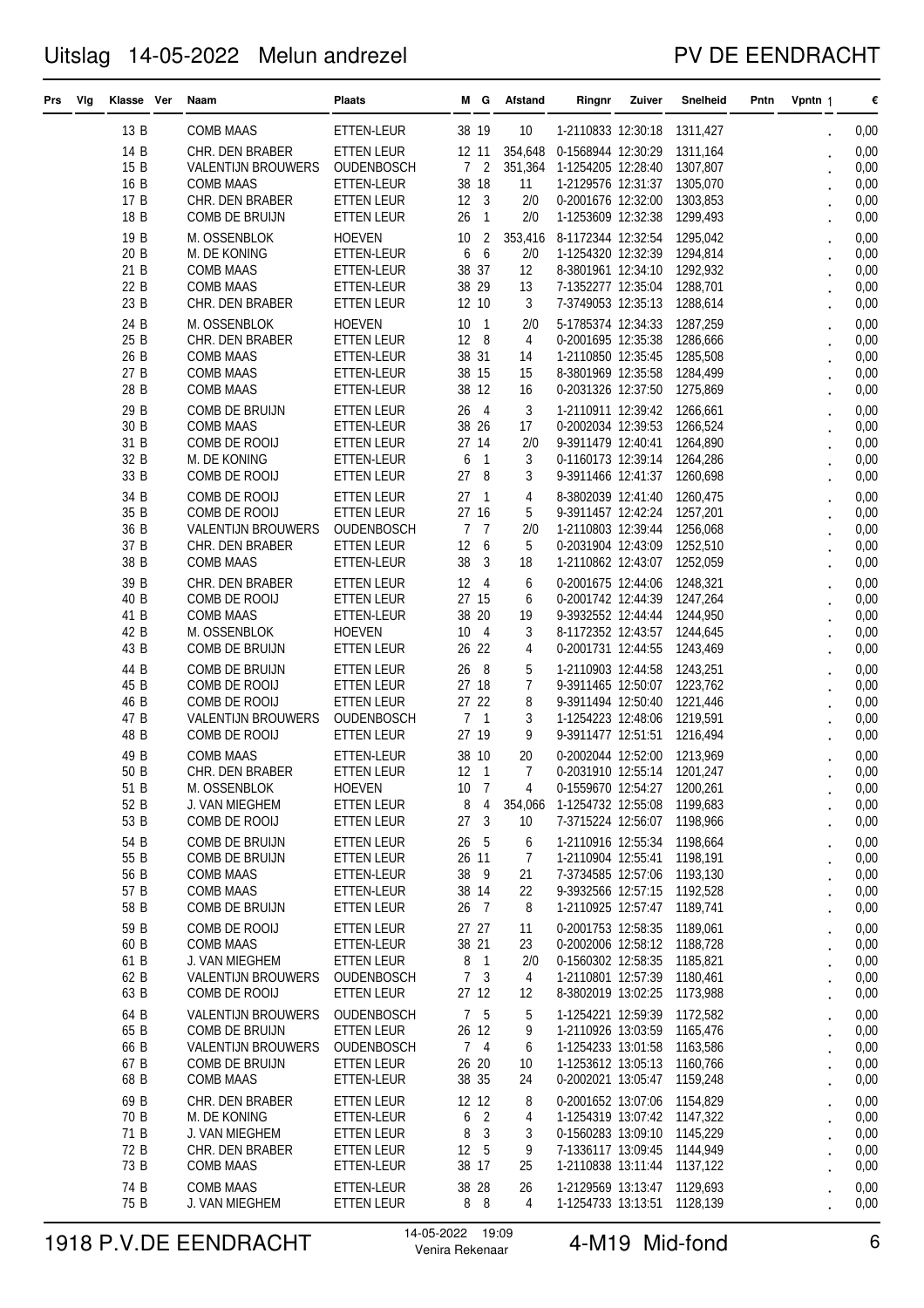### PV DE EENDRACHT

| Vlg<br><b>Prs</b>         | Klasse Ver                                   | Naam                                 |                                                                                       | <b>Plaats</b>                                                                                  |                               | MG.                  | Afstand                          | Ringnr                                                                                                                                                                                                                                              | Zuiver | Snelheid                                                             | Pntn | Vpntn 1 | €                                            |
|---------------------------|----------------------------------------------|--------------------------------------|---------------------------------------------------------------------------------------|------------------------------------------------------------------------------------------------|-------------------------------|----------------------|----------------------------------|-----------------------------------------------------------------------------------------------------------------------------------------------------------------------------------------------------------------------------------------------------|--------|----------------------------------------------------------------------|------|---------|----------------------------------------------|
|                           | 76 B<br>77 B<br>78 B                         | <b>COMB MAAS</b>                     | COMB DE ROOIJ<br>COMB DE ROOIJ                                                        | ETTEN-LEUR<br>ETTEN LEUR<br>ETTEN LEUR                                                         | 27 13<br>27 26                | 38 16                | 27<br>13<br>14                   | 1-2110855 13:14:26<br>6-3619245 13:15:04<br>7-3715217 13:16:10                                                                                                                                                                                      |        | 1127,358<br>1126,853<br>1122,932                                     |      |         | 0,00<br>0,00<br>0,00                         |
|                           | 79 B<br>80 B<br>81 B<br>82 B<br>83 B         | <b>COMB MAAS</b><br><b>COMB MAAS</b> | COMB DE ROOIJ<br>CHR. DEN BRABER<br>COMB DE BRUIJN                                    | ETTEN-LEUR<br>ETTEN-LEUR<br>ETTEN LEUR<br>ETTEN LEUR<br>ETTEN LEUR                             | 27 23<br>26 18                | 38 7<br>38 4<br>12 9 | 28<br>29<br>15<br>10<br>11       | 1-2110832 13:16:31<br>1-2110808 13:20:01<br>8-3802023 13:21:02<br>7-1382775 13:25:49<br>1-2110931 13:26:57                                                                                                                                          |        | 1119,937<br>1107,689<br>1105,909<br>1088,490<br>1083,607             |      |         | 0,00<br>0,00<br>0,00<br>0,00<br>0,00         |
|                           | 84 B<br>85 B<br>86 B<br>87 B<br>88 B<br>89 B | <b>COMB MAAS</b>                     | CHR. DEN BRABER<br>COMB DE BRUIJN<br>COMB DE BRUIJN<br>COMB DE ROOIJ<br>COMB DE ROOIJ | <b>ETTEN LEUR</b><br>ETTEN-LEUR<br><b>ETTEN LEUR</b><br>ETTEN LEUR<br>ETTEN LEUR<br>ETTEN LEUR | 12 2<br>266<br>26 24<br>27 25 | 38 32<br>27 5        | 11<br>30<br>12<br>13<br>16<br>17 | 0-2001697 13:29:17<br>1-2129565 13:30:15<br>1-2110924 13:33:43<br>0-1558928 13:34:00<br>0-2001776 13:36:58<br>9-3911464 13:37:05                                                                                                                    |        | 1077,030<br>1073,365<br>1061,635<br>1060,734<br>1053,617<br>1053,252 |      |         | 0,00<br>0,00<br>0,00<br>0,00<br>0,00<br>0,00 |
| Klasse B:<br>Klasse A:    | 90 B                                         |                                      | COMB DE ROOIJ<br>280 duiven in concours<br>632 duiven in concours                     | ETTEN LEUR                                                                                     |                               | 27 24                | 18                               | 6-3619261 13:37:50                                                                                                                                                                                                                                  |        | 1050,914                                                             |      |         | 0,00                                         |
| RECAPITULATIE<br>Naam     |                                              |                                      | Woonplaats                                                                            |                                                                                                |                               |                      |                                  | (Mee/Prs) Klasseringen                                                                                                                                                                                                                              |        |                                                                      |      |         |                                              |
| EMBREGTS-THEUNIS          |                                              |                                      | <b>HOEVEN</b>                                                                         |                                                                                                |                               | (63/51)              |                                  | 1, 7, 8, 11, 13, 17, 18, 20, 28,<br>29, 30, 40, 45, 47, 49, 50, 51,<br>52, 53, 65, 66, 69, 73, 76, 83,<br>85, 86, 92, 100, 101, 107, 109,<br>111, 112, 118, 132, 134, 135,<br>161, 169, 170, 185, 201, 208,<br>211, 220, 240, 262, 271, 283,<br>291 |        |                                                                      |      |         |                                              |
| C.J.M. VERHEES            |                                              |                                      | <b>HOEVEN</b>                                                                         |                                                                                                |                               | (34/20)              |                                  | 2, 3, 10, 21, 22, 32, 57, 60, 68,<br>115, 117, 139, 148, 178, 181,<br>204, 219, 230, 277, 281                                                                                                                                                       |        |                                                                      |      |         |                                              |
| G.W.G. RENIERS            |                                              |                                      | LANGEWEG                                                                              |                                                                                                |                               | (22/11)              |                                  | 4,79,87,113,121,122,129,<br>229, 253, 263, 290                                                                                                                                                                                                      |        |                                                                      |      |         |                                              |
| R. ROMMENS                |                                              |                                      | ETTEN LEUR                                                                            |                                                                                                |                               | (30/14)              |                                  | 5, 23, 36, 58, 160, 165, 171,<br>200, 206, 228, 241, 250, 251,<br>270                                                                                                                                                                               |        |                                                                      |      |         |                                              |
| COMB HEEREN               |                                              |                                      | ETTEN LEUR                                                                            |                                                                                                |                               | (27/15)              |                                  | 6, 27, 33, 35, 37, 44, 46, 48, 81,<br>216, 217, 231, 245, 246, 303                                                                                                                                                                                  |        |                                                                      |      |         |                                              |
| R. VAN POPPEL             |                                              |                                      | ETTEN LEUR                                                                            |                                                                                                |                               | (29/18)              |                                  | 9, 12, 15, 25, 61, 74, 77, 89,<br>110, 150, 153, 163, 164, 172,<br>212, 237, 285, 293                                                                                                                                                               |        |                                                                      |      |         |                                              |
| COMB F.DAMEN EN ZN        |                                              |                                      | LANGEWEG                                                                              |                                                                                                |                               | (42/23)              |                                  | 14, 19, 26, 31, 54, 55, 56, 72,<br>98, 99, 102, 104, 123, 124,<br>130, 142, 143, 144, 188, 194,<br>195, 213, 279                                                                                                                                    |        |                                                                      |      |         |                                              |
| H.A. GIJZEN<br>A. RENIERS |                                              |                                      | ST.WILLEBRORD<br>LANGEWEG                                                             |                                                                                                |                               | (11/5)<br>(62/32)    |                                  | 16, 39, 184, 215, 261<br>24, 34, 62, 63, 64, 67, 71, 75,<br>84, 90, 93, 96, 106, 108, 140,<br>141, 147, 175, 187, 190, 198,<br>222, 223, 227, 243, 249, 255,<br>257, 258, 274, 292, 295                                                             |        |                                                                      |      |         |                                              |
| K. VAN ZUNDERT            |                                              |                                      | ETTEN LEUR                                                                            |                                                                                                |                               | (16/9)               |                                  | 38, 41, 94, 119, 120, 133, 174,<br>239,252                                                                                                                                                                                                          |        |                                                                      |      |         |                                              |
| J. KAS<br>C. HELLEMONS    |                                              |                                      | ST. WILLEBRORD<br>ETTEN LEUR                                                          |                                                                                                |                               | (13/4)               | (26/16)                          | 42, 207, 242, 259<br>43, 59, 91, 103, 128, 146, 149,<br>162, 168, 176, 179, 196, 282,                                                                                                                                                               |        |                                                                      |      |         |                                              |
| COMB ALBERS               |                                              |                                      | ST. WILLEBRORD                                                                        |                                                                                                |                               |                      | (23/8)                           | 284, 298, 300<br>70, 88, 136, 202, 232, 254, 260,                                                                                                                                                                                                   |        |                                                                      |      |         |                                              |

1918 P.V.DE EENDRACHT <sup>14-05-2022</sup> <sup>19:09</sup> 4-M19 Mid-fond 7